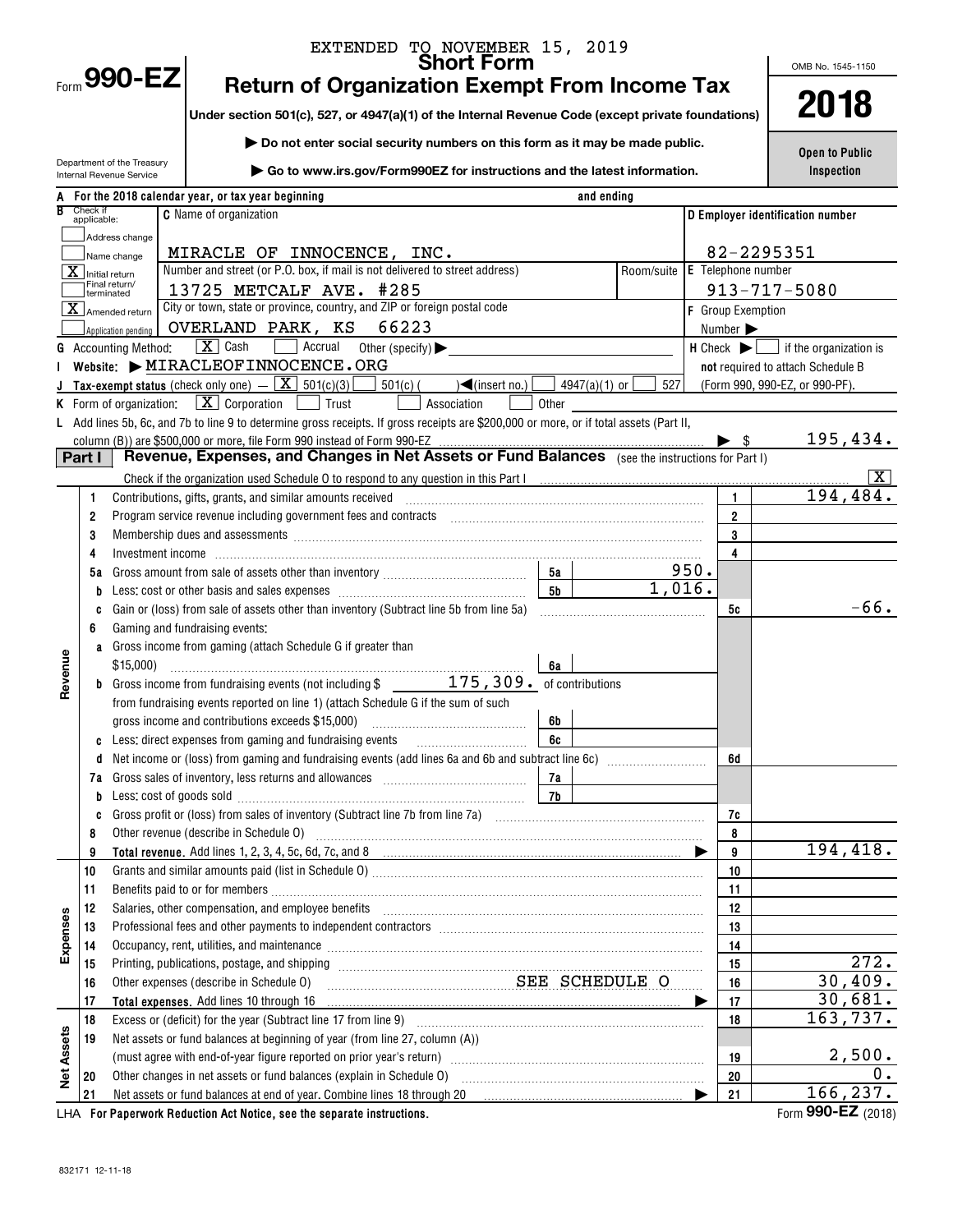| MIRACLE OF INNOCENCE, INC.<br>Form 990-EZ (2018)                                                                                                                                                                                                                                               |                     |                                       | 82-2295351                           | Page 2                                               |
|------------------------------------------------------------------------------------------------------------------------------------------------------------------------------------------------------------------------------------------------------------------------------------------------|---------------------|---------------------------------------|--------------------------------------|------------------------------------------------------|
| <b>Balance Sheets</b> (see the instructions for Part II)<br>Part II                                                                                                                                                                                                                            |                     |                                       |                                      |                                                      |
| Check if the organization used Schedule O to respond to any question in this Part II                                                                                                                                                                                                           |                     |                                       |                                      |                                                      |
|                                                                                                                                                                                                                                                                                                |                     | (A) Beginning of year                 |                                      | (B) End of year                                      |
| 22                                                                                                                                                                                                                                                                                             |                     | 2,500.                                | 22                                   | 166, 237.                                            |
| 23                                                                                                                                                                                                                                                                                             |                     |                                       | 23                                   |                                                      |
| 24                                                                                                                                                                                                                                                                                             |                     |                                       | 24                                   |                                                      |
| 25                                                                                                                                                                                                                                                                                             |                     | 2,500.                                | 25                                   | 166, 237.                                            |
| 26                                                                                                                                                                                                                                                                                             |                     | 0.                                    | 26                                   |                                                      |
| Net assets or fund balances (line 27 of column (B) must agree with line 21)<br>27                                                                                                                                                                                                              |                     | $\overline{2,500.}$ 27                |                                      | 166, 237.                                            |
| Statement of Program Service Accomplishments (see the instructions for Part III)<br>Part III                                                                                                                                                                                                   |                     |                                       |                                      | <b>Expenses</b>                                      |
| Check if the organization used Schedule O to respond to any question in this Part III                                                                                                                                                                                                          |                     |                                       | $\overline{\mathbf{x}}$              | (Required for section<br>$501(c)(3)$ and $501(c)(4)$ |
| What is the organization's primary exempt purpose? SEE SCHEDULE O                                                                                                                                                                                                                              |                     |                                       |                                      | organizations; optional for                          |
| Describe the organization's program service accomplishments for each of its three largest program services, as measured by expenses. In a clear and concise<br>manner, describe the services provided, the number of persons benefited, and other relevant information for each program title. |                     |                                       | others.)                             |                                                      |
| 28 ANNUAL GALA - ATTENDED BY POTENTIAL DONORS                                                                                                                                                                                                                                                  | TO THE              |                                       |                                      |                                                      |
| ORGANIZATION                                                                                                                                                                                                                                                                                   |                     |                                       |                                      |                                                      |
|                                                                                                                                                                                                                                                                                                |                     |                                       |                                      |                                                      |
| (Grants \$                                                                                                                                                                                                                                                                                     |                     |                                       | 28a                                  | 27,185.                                              |
| 29                                                                                                                                                                                                                                                                                             |                     |                                       |                                      |                                                      |
|                                                                                                                                                                                                                                                                                                |                     |                                       |                                      |                                                      |
|                                                                                                                                                                                                                                                                                                |                     |                                       |                                      |                                                      |
| (Grants \$                                                                                                                                                                                                                                                                                     |                     |                                       | 29a                                  |                                                      |
| 30                                                                                                                                                                                                                                                                                             |                     |                                       |                                      |                                                      |
|                                                                                                                                                                                                                                                                                                |                     |                                       |                                      |                                                      |
|                                                                                                                                                                                                                                                                                                |                     |                                       |                                      |                                                      |
| (Grants \$                                                                                                                                                                                                                                                                                     |                     |                                       | 30a                                  |                                                      |
| 31 Other program services (describe in Schedule O)                                                                                                                                                                                                                                             |                     |                                       |                                      |                                                      |
| (Grants \$                                                                                                                                                                                                                                                                                     |                     |                                       | 31a                                  |                                                      |
| 32 Total program service expenses (add lines 28a through 31a)                                                                                                                                                                                                                                  |                     |                                       | 32                                   | 27, 185.                                             |
| <b>Part IV List of Officers, Directors, Trustees, and Key Employees</b> (list each one even if not compensated - see the instructions for Part IV)                                                                                                                                             |                     |                                       |                                      |                                                      |
| Check if the organization used Schedule O to respond to any question in this Part IV                                                                                                                                                                                                           |                     |                                       |                                      |                                                      |
|                                                                                                                                                                                                                                                                                                | (b) Average hours   | (C) Reportable                        | $(d)$ Health benefits,               | (e) Estimated                                        |
| (a) Name and title                                                                                                                                                                                                                                                                             | per week devoted to | compensation (Forms<br>W-2/1099-MISC) | contributions to<br>employee benefit | amount of other                                      |
|                                                                                                                                                                                                                                                                                                | position            | (if not paid, enter -0-)              | plans, and deferred<br>compensation  | compensation                                         |
| DAVID LYTLE                                                                                                                                                                                                                                                                                    |                     |                                       |                                      |                                                      |
| <b>CHAIRMAN</b>                                                                                                                                                                                                                                                                                | 4.00                | 0.                                    |                                      | 0.<br>0.                                             |
| <b>DIANA STUART</b>                                                                                                                                                                                                                                                                            |                     |                                       |                                      |                                                      |
| <b>DIRECTOR</b>                                                                                                                                                                                                                                                                                | 4.00                | 0.                                    |                                      | 0.<br>0.                                             |
| CHRIS ILIFF                                                                                                                                                                                                                                                                                    |                     |                                       |                                      |                                                      |
| NEWLY ELECTED CHAIRMAN                                                                                                                                                                                                                                                                         | 40.00               | 0.                                    |                                      | 0.<br>$0$ .                                          |
| DARRYL A. BURTON                                                                                                                                                                                                                                                                               |                     |                                       |                                      |                                                      |
| PRESIDENT                                                                                                                                                                                                                                                                                      | 20.00               | 0.                                    |                                      | 0.<br>0.                                             |
| VALERIE L. BURTON                                                                                                                                                                                                                                                                              |                     |                                       |                                      |                                                      |
| <b>SECRETARY</b>                                                                                                                                                                                                                                                                               | 20.00               | 0.                                    |                                      | 0.<br>$0$ .                                          |
| <b>MARY HAINES</b>                                                                                                                                                                                                                                                                             |                     |                                       |                                      |                                                      |
| <b>TREASURER</b>                                                                                                                                                                                                                                                                               | 4.00                | 0.                                    |                                      | 0.<br>$0$ .                                          |
|                                                                                                                                                                                                                                                                                                |                     |                                       |                                      |                                                      |
|                                                                                                                                                                                                                                                                                                |                     |                                       |                                      |                                                      |
|                                                                                                                                                                                                                                                                                                |                     |                                       |                                      |                                                      |
|                                                                                                                                                                                                                                                                                                |                     |                                       |                                      |                                                      |
|                                                                                                                                                                                                                                                                                                |                     |                                       |                                      |                                                      |
|                                                                                                                                                                                                                                                                                                |                     |                                       |                                      |                                                      |
|                                                                                                                                                                                                                                                                                                |                     |                                       |                                      |                                                      |
|                                                                                                                                                                                                                                                                                                |                     |                                       |                                      |                                                      |
|                                                                                                                                                                                                                                                                                                |                     |                                       |                                      |                                                      |
|                                                                                                                                                                                                                                                                                                |                     |                                       |                                      |                                                      |
|                                                                                                                                                                                                                                                                                                |                     |                                       |                                      |                                                      |
|                                                                                                                                                                                                                                                                                                |                     |                                       |                                      |                                                      |
|                                                                                                                                                                                                                                                                                                |                     |                                       |                                      |                                                      |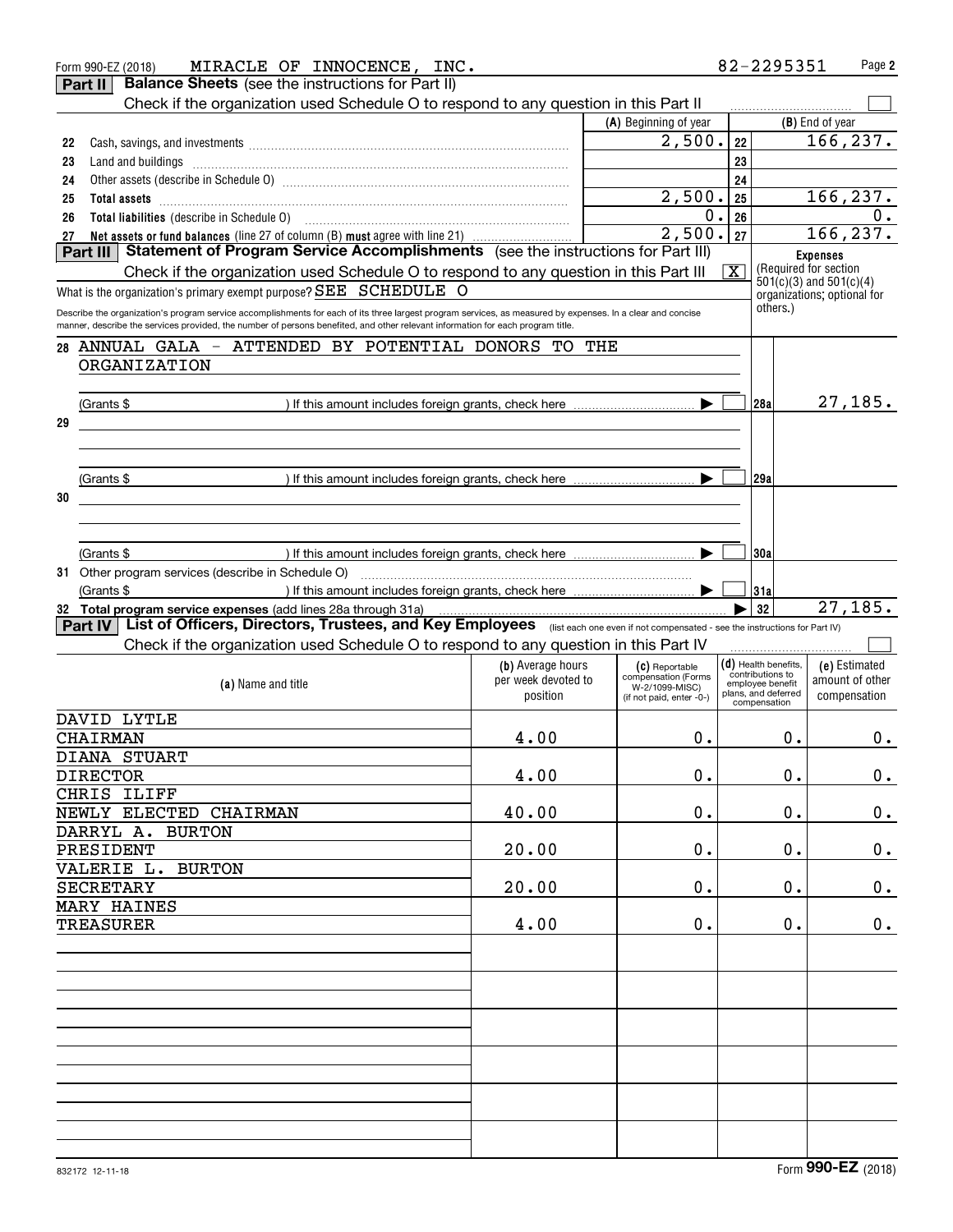|    | 82-2295351<br>MIRACLE OF INNOCENCE, INC.<br>Form 990-EZ (2018)                                                                                                                                                                 |                 |        | Page 3                  |
|----|--------------------------------------------------------------------------------------------------------------------------------------------------------------------------------------------------------------------------------|-----------------|--------|-------------------------|
|    | Other Information (Note the Schedule A and personal benefit contract statement requirements in the<br><b>Part V</b>                                                                                                            |                 |        |                         |
|    | instructions for Part V.) Check if the organization used Sch. O to respond to any question in this Part V                                                                                                                      |                 |        | $\overline{\mathbf{X}}$ |
|    |                                                                                                                                                                                                                                |                 | Yes No |                         |
| 33 | Did the organization engage in any significant activity not previously reported to the IRS? If "Yes," provide a detailed description of each                                                                                   |                 |        |                         |
|    | activity in Schedule O                                                                                                                                                                                                         | 33              |        | х                       |
| 34 | Were any significant changes made to the organizing or governing documents? If "Yes," attach a conformed copy of the amended                                                                                                   |                 |        |                         |
|    | documents if they reflect a change to the organization's name. Otherwise, explain the change on Schedule O (see instructions)                                                                                                  | 34              |        | х                       |
|    | 35a Did the organization have unrelated business gross income of \$1,000 or more during the year from business activities (such as those reported                                                                              |                 |        |                         |
|    | on lines 2, 6a, and 7a, among others)?                                                                                                                                                                                         | 35a             |        | X                       |
|    |                                                                                                                                                                                                                                | 35 <sub>b</sub> | N/R    |                         |
|    | Was the organization a section $501(c)(4)$ , $501(c)(5)$ , or $501(c)(6)$ organization subject to section $6033(e)$ notice, reporting, and proxy tax                                                                           | 35c             |        | х                       |
| 36 | Did the organization undergo a liquidation, dissolution, termination, or significant disposition of net assets during the year? If "Yes,"                                                                                      |                 |        |                         |
|    |                                                                                                                                                                                                                                | 36              |        | х                       |
|    | $0$ .<br>37a Enter amount of political expenditures, direct or indirect, as described in the instructions $\Box$ $\Box$ $\Box$                                                                                                 |                 |        |                         |
|    |                                                                                                                                                                                                                                | 37 <sub>b</sub> |        | x                       |
|    | 38a Did the organization borrow from, or make any loans to, any officer, director, trustee, or key employee or were any such loans made                                                                                        |                 |        |                         |
|    |                                                                                                                                                                                                                                | 38a             |        | x                       |
|    | N/A<br>38 <sub>b</sub>                                                                                                                                                                                                         |                 |        |                         |
| 39 | Section 501(c)(7) organizations. Enter:                                                                                                                                                                                        |                 |        |                         |
|    | N/A<br>39a<br>a Initiation fees and capital contributions included on line 9                                                                                                                                                   |                 |        |                         |
| b  | N/A<br>39 <sub>b</sub>                                                                                                                                                                                                         |                 |        |                         |
|    | 40a Section 501(c)(3) organizations. Enter amount of tax imposed on the organization during the year under:                                                                                                                    |                 |        |                         |
|    | $0$ .                                                                                                                                                                                                                          |                 |        |                         |
|    | Section 501(c)(3), 501(c)(4), and 501(c)(29) organizations. Did the organization engage in any section 4958 excess benefit                                                                                                     |                 |        |                         |
|    | transaction during the year, or did it engage in an excess benefit transaction in a prior year that has not been reported on any                                                                                               |                 |        |                         |
|    | of its prior Forms 990 or 990-EZ? If "Yes," complete Schedule L, Part I [1] [1] [1] [1] [1] [1] [1] [1] [1] [1                                                                                                                 | 40b             |        | х                       |
|    | c Section 501(c)(3), 501(c)(4), and 501(c)(29) organizations. Enter amount of tax imposed on                                                                                                                                   |                 |        |                         |
|    | 0.<br>organization managers or disqualified persons during the year under sections 4912, 4955, and 4958 $\ldots$                                                                                                               |                 |        |                         |
|    | d Section 501(c)(3), 501(c)(4), and 501(c)(29) organizations. Enter amount of tax on line 40c reimbursed                                                                                                                       |                 |        |                         |
|    | 0.<br>by the organization                                                                                                                                                                                                      |                 |        |                         |
|    | e All organizations. At any time during the tax year, was the organization a party to a prohibited tax shelter<br>transaction? If "Yes," complete Form 8886-T                                                                  | 40e             |        | x                       |
| 41 | List the states with which a copy of this return is filed $\triangleright$ <b>NONE</b>                                                                                                                                         |                 |        |                         |
|    | 42a The organization's books are in care of $\blacktriangleright$ THE ORGANIZATION<br>Telephone no. > 913-717-5080                                                                                                             |                 |        |                         |
|    | $ZIP + 4$ 66223<br>Located at > 13725 METCALF AVE. #285, OVERLAND PARK, KS                                                                                                                                                     |                 |        |                         |
|    | <b>b</b> At any time during the calendar year, did the organization have an interest in or a signature or other authority                                                                                                      |                 |        |                         |
|    | over a financial account in a foreign country (such as a bank account, securities account, or other financial                                                                                                                  |                 | Yes    | <b>No</b>               |
|    | account)?                                                                                                                                                                                                                      | 42 b            |        | х                       |
|    | If "Yes," enter the name of the foreign country: $\blacktriangleright$                                                                                                                                                         |                 |        |                         |
|    | See the instructions for exceptions and filing requirements for FinCEN Form 114, Report of Foreign Bank and Financial Accounts (FBAR).                                                                                         |                 |        |                         |
|    |                                                                                                                                                                                                                                | 42c             |        | х                       |
|    | If "Yes," enter the name of the foreign country: $\blacktriangleright$                                                                                                                                                         |                 |        |                         |
| 43 |                                                                                                                                                                                                                                |                 |        |                         |
|    |                                                                                                                                                                                                                                | N/A             |        |                         |
|    |                                                                                                                                                                                                                                |                 |        |                         |
|    |                                                                                                                                                                                                                                |                 | Yes No |                         |
|    | 44a Did the organization maintain any donor advised funds during the year? If "Yes," Form 990 must be completed instead of                                                                                                     |                 |        |                         |
|    | Form 990-EZ<br>b Did the organization operate one or more hospital facilities during the year? If "Yes," Form 990 must be completed instead                                                                                    | 44a             |        | x                       |
|    |                                                                                                                                                                                                                                |                 |        | х                       |
|    |                                                                                                                                                                                                                                | 44b<br>44c      |        | Х                       |
|    | d If "Yes" to line 44c, has the organization filed a Form 720 to report these payments? If "No," provide an explanation                                                                                                        |                 |        |                         |
|    |                                                                                                                                                                                                                                | 44d             |        |                         |
|    |                                                                                                                                                                                                                                | 45a             |        | X                       |
|    | <b>b</b> Did the organization receive any payment from or engage in any transaction with a controlled entity within the meaning of section                                                                                     |                 |        |                         |
|    | 512(b)(13)? If "Yes," Form 990 and Schedule R may need to be completed instead of Form 990-EZ. See instructions [11][11][12] 15: [13] 15: [13] 15: [13] 15: [13] 15: [13] 15: [13] 15: [13] 15: [13] 15: [13] 15: [13] 15: [13 | 45b             |        |                         |
|    |                                                                                                                                                                                                                                |                 |        |                         |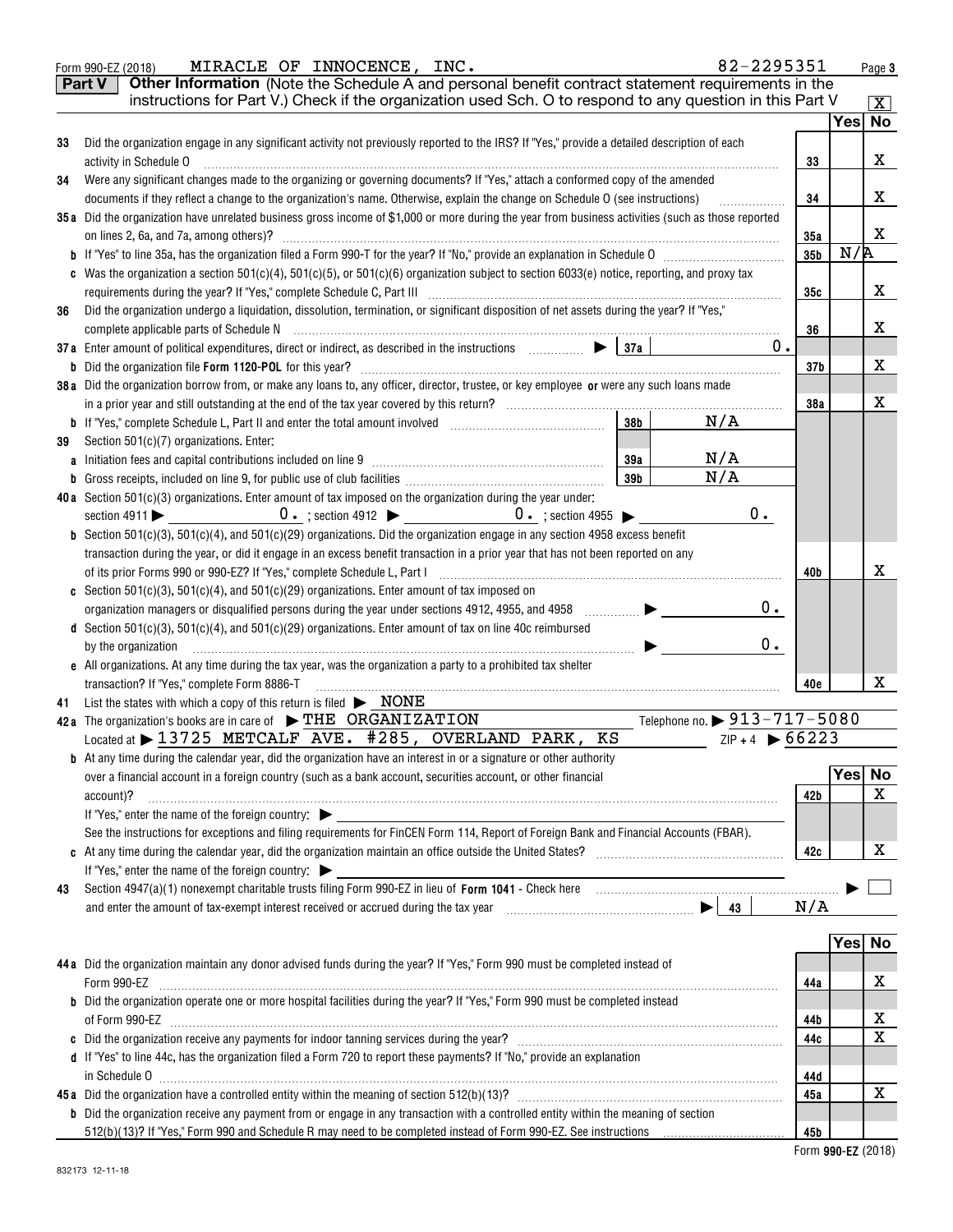|                 | בט שפגעובי                                                                                                                                                                                              | $\text{Fmm}$         |                                 |          |                                       |                                          |                        | <b>Yes</b>                      | uyv i<br>No |
|-----------------|---------------------------------------------------------------------------------------------------------------------------------------------------------------------------------------------------------|----------------------|---------------------------------|----------|---------------------------------------|------------------------------------------|------------------------|---------------------------------|-------------|
| 46              | Did the organization engage, directly or indirectly, in political campaign activities on behalf of or in opposition to candidates for public office?                                                    |                      |                                 |          |                                       |                                          |                        |                                 |             |
|                 | If "Yes," complete Schedule C, Part I                                                                                                                                                                   |                      |                                 |          |                                       |                                          | 46                     |                                 | X           |
| Part VI         | Section 501(c)(3) Organizations Only                                                                                                                                                                    |                      |                                 |          |                                       |                                          |                        |                                 |             |
|                 | All section 501(c)(3) organizations must answer questions 47-49b and 52, and complete the tables for lines 50 and 51.                                                                                   |                      |                                 |          |                                       |                                          |                        |                                 |             |
|                 |                                                                                                                                                                                                         |                      |                                 |          |                                       |                                          |                        |                                 |             |
|                 |                                                                                                                                                                                                         |                      |                                 |          |                                       |                                          |                        | <b>Yes</b>                      | No          |
|                 | Did the organization engage in lobbying activities or have a section 501(h) election in effect during the tax year? If "Yes," complete Sch. C, Part II                                                  |                      |                                 |          |                                       |                                          | 47                     |                                 | $\mathbf X$ |
| 47              |                                                                                                                                                                                                         |                      |                                 |          |                                       |                                          |                        |                                 | $\mathbf X$ |
| 48              |                                                                                                                                                                                                         |                      |                                 |          |                                       |                                          | 48                     |                                 | $\mathbf X$ |
|                 | 49a Did the organization make any transfers to an exempt non-charitable related organization?<br>2010 marrow material organization make any transfers to an exempt non-charitable related organization? |                      |                                 |          |                                       |                                          | 49a                    |                                 |             |
|                 |                                                                                                                                                                                                         |                      |                                 |          |                                       |                                          | 49b                    |                                 |             |
| 50              | Complete this table for the organization's five highest compensated employees (other than officers, directors, trustees, and key employees) who each received more                                      |                      |                                 |          |                                       |                                          |                        |                                 |             |
|                 | than \$100,000 of compensation from the organization. If there is none, enter "None."                                                                                                                   |                      |                                 |          |                                       |                                          |                        |                                 |             |
|                 | (a) Name and title of each employee                                                                                                                                                                     |                      | (b) Average hours               |          | (C) Reportable<br>compensation (Forms | (d) Health benefits,<br>contributions to |                        | (e) Estimated                   |             |
|                 |                                                                                                                                                                                                         |                      | per week devoted to<br>position |          | W-2/1099-MISC)                        | employee benefit<br>plans, and deferred  |                        | amount of other<br>compensation |             |
|                 | <b>NONE</b>                                                                                                                                                                                             |                      |                                 |          |                                       | compensation                             |                        |                                 |             |
|                 |                                                                                                                                                                                                         |                      |                                 |          |                                       |                                          |                        |                                 |             |
|                 |                                                                                                                                                                                                         |                      |                                 |          |                                       |                                          |                        |                                 |             |
|                 |                                                                                                                                                                                                         |                      |                                 |          |                                       |                                          |                        |                                 |             |
|                 |                                                                                                                                                                                                         |                      |                                 |          |                                       |                                          |                        |                                 |             |
|                 |                                                                                                                                                                                                         |                      |                                 |          |                                       |                                          |                        |                                 |             |
|                 |                                                                                                                                                                                                         |                      |                                 |          |                                       |                                          |                        |                                 |             |
|                 |                                                                                                                                                                                                         |                      |                                 |          |                                       |                                          |                        |                                 |             |
|                 |                                                                                                                                                                                                         |                      |                                 |          |                                       |                                          |                        |                                 |             |
|                 |                                                                                                                                                                                                         |                      |                                 |          |                                       |                                          |                        |                                 |             |
|                 |                                                                                                                                                                                                         |                      |                                 |          |                                       |                                          |                        |                                 |             |
|                 |                                                                                                                                                                                                         |                      |                                 |          |                                       |                                          |                        |                                 |             |
|                 | <b>NONE</b><br>organization. If there is none, enter "None."<br>(a) Name and business address of each independent contractor                                                                            |                      |                                 |          | (b) Type of service                   |                                          | (c) Compensation       |                                 |             |
|                 |                                                                                                                                                                                                         |                      |                                 |          |                                       |                                          |                        |                                 |             |
|                 |                                                                                                                                                                                                         |                      |                                 |          |                                       |                                          |                        |                                 |             |
|                 |                                                                                                                                                                                                         |                      |                                 |          |                                       |                                          |                        |                                 |             |
|                 |                                                                                                                                                                                                         |                      |                                 |          |                                       |                                          |                        |                                 |             |
|                 |                                                                                                                                                                                                         |                      |                                 |          |                                       |                                          |                        |                                 |             |
|                 |                                                                                                                                                                                                         |                      |                                 |          |                                       |                                          |                        |                                 |             |
|                 |                                                                                                                                                                                                         |                      |                                 |          |                                       |                                          |                        |                                 |             |
|                 |                                                                                                                                                                                                         |                      |                                 |          |                                       |                                          |                        |                                 |             |
|                 |                                                                                                                                                                                                         |                      |                                 |          |                                       |                                          |                        |                                 |             |
|                 |                                                                                                                                                                                                         |                      |                                 |          |                                       |                                          |                        |                                 |             |
|                 | d Total number of other independent contractors each receiving over \$100,000                                                                                                                           |                      |                                 |          |                                       |                                          |                        |                                 |             |
| 52              | Did the organization complete Schedule A? Note: All section $501(c)(3)$ organizations must attach a                                                                                                     |                      |                                 |          |                                       |                                          |                        |                                 |             |
|                 | completed Schedule A                                                                                                                                                                                    |                      |                                 |          |                                       |                                          | $\boxed{X}$ Yes        |                                 | No          |
|                 | Under penalties of perjury, I declare that I have examined this return, including accompanying schedules and statements, and to the best of my knowledge and belief, it is                              |                      |                                 |          |                                       |                                          |                        |                                 |             |
|                 | true, correct, and complete. Declaration of preparer (other than officer) is based on all information of which preparer has any knowledge.                                                              |                      |                                 |          |                                       |                                          |                        |                                 |             |
|                 |                                                                                                                                                                                                         |                      |                                 |          |                                       |                                          |                        |                                 |             |
| Sign            | Signature of officer                                                                                                                                                                                    |                      |                                 |          |                                       | Date                                     |                        |                                 |             |
| <b>Here</b>     | DARRYL BURTON,                                                                                                                                                                                          | PRESIDENT            |                                 |          |                                       |                                          |                        |                                 |             |
|                 | Type or print name and title                                                                                                                                                                            |                      |                                 |          |                                       |                                          |                        |                                 |             |
|                 | Print/Type preparer's name                                                                                                                                                                              | Preparer's signature |                                 | Date     | Check                                 | PTIN<br>if                               |                        |                                 |             |
|                 |                                                                                                                                                                                                         |                      |                                 |          | self-employed                         |                                          |                        |                                 |             |
| Paid            |                                                                                                                                                                                                         | STEVEN F. BUEL,      |                                 |          |                                       |                                          |                        |                                 |             |
| <b>Preparer</b> | STEVEN F. BUEL,<br><b>CPA</b>                                                                                                                                                                           | CPA                  |                                 | 11/13/19 |                                       | P01201746                                |                        |                                 |             |
| <b>Use Only</b> | Firm's name > WALLACE, PLESE + DREHER,                                                                                                                                                                  |                      | LLP                             |          |                                       | Firm's EIN $\triangleright$ 86-0841383   |                        |                                 |             |
|                 | Firm's address ▶ 500 N. JUNIPER DRIVE, SUITE 275                                                                                                                                                        |                      |                                 |          | Phone no.                             | 480)                                     | $345 - 0500$           |                                 |             |
|                 | CHANDLER, AZ 85226                                                                                                                                                                                      |                      |                                 |          |                                       |                                          |                        |                                 |             |
|                 | May the IRS discuss this return with the preparer shown above? See instructions                                                                                                                         |                      |                                 |          |                                       |                                          | $\boxed{\text{X}}$ Yes |                                 | No          |

| Form 990-EZ (2018) |  |
|--------------------|--|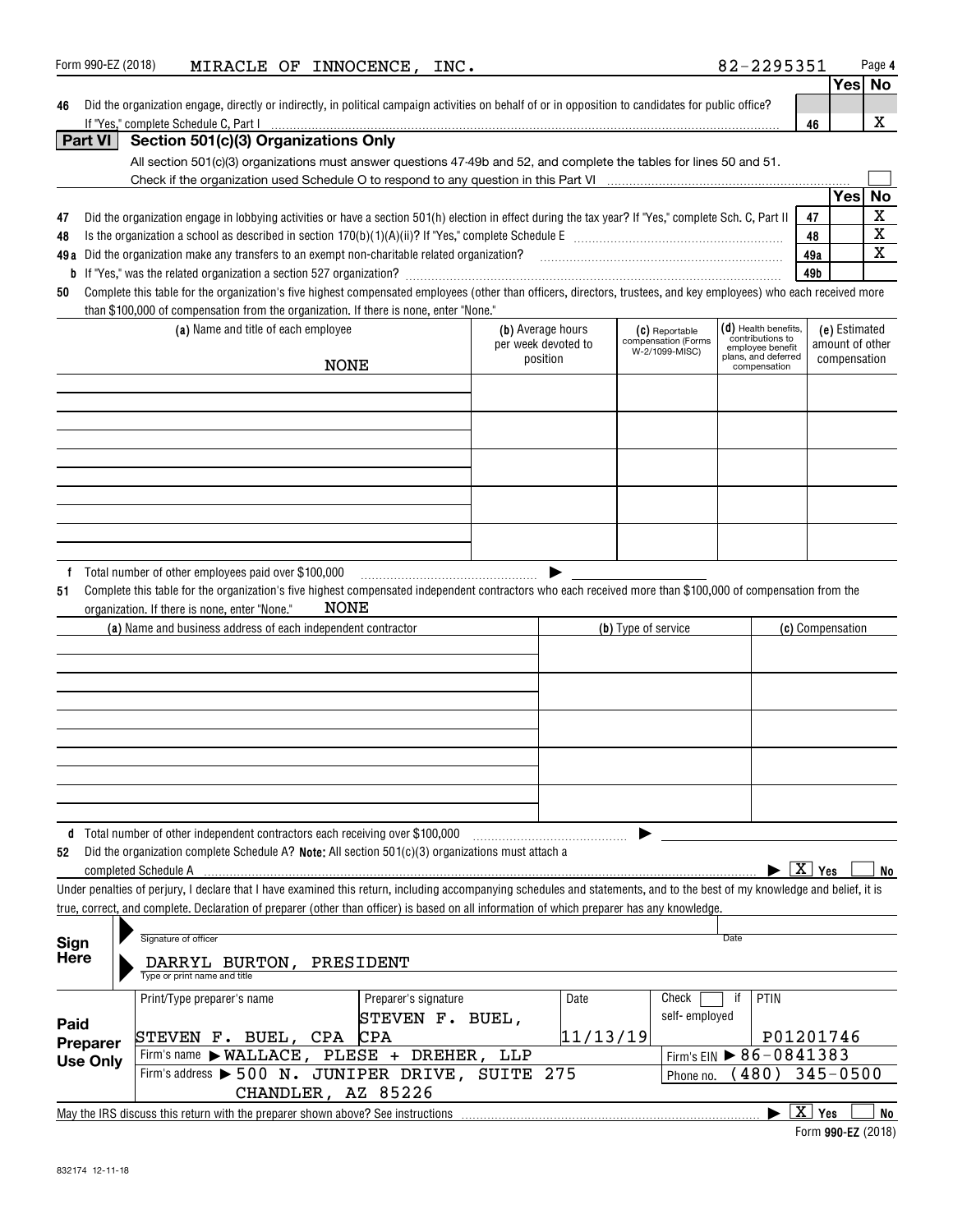Department of the Treasury Internal Revenue Service

**(Form 990 or 990-EZ)**

# **Public Charity Status and Public Support**

**Complete if the organization is a section 501(c)(3) organization or a section 4947(a)(1) nonexempt charitable trust.**

|  |  |  | Attach to Form 990 or Form 990-EZ. |  |
|--|--|--|------------------------------------|--|
|  |  |  |                                    |  |

**| Go to www.irs.gov/Form990 for instructions and the latest information.**

| OMB No. 1545-0047                   |
|-------------------------------------|
| 2018                                |
| <b>Open to Public</b><br>Inspection |

|                                                                                                                                                          |                    | Name of the organization                                                                                                                                                                                                 |          |                                                       |                                                                |    |                            |  | <b>Employer identification number</b> |  |  |  |  |  |
|----------------------------------------------------------------------------------------------------------------------------------------------------------|--------------------|--------------------------------------------------------------------------------------------------------------------------------------------------------------------------------------------------------------------------|----------|-------------------------------------------------------|----------------------------------------------------------------|----|----------------------------|--|---------------------------------------|--|--|--|--|--|
| 82-2295351<br>MIRACLE OF INNOCENCE,<br>INC.<br>Part I<br>Reason for Public Charity Status (All organizations must complete this part.) See instructions. |                    |                                                                                                                                                                                                                          |          |                                                       |                                                                |    |                            |  |                                       |  |  |  |  |  |
|                                                                                                                                                          |                    |                                                                                                                                                                                                                          |          |                                                       |                                                                |    |                            |  |                                       |  |  |  |  |  |
|                                                                                                                                                          |                    | The organization is not a private foundation because it is: (For lines 1 through 12, check only one box.)                                                                                                                |          |                                                       |                                                                |    |                            |  |                                       |  |  |  |  |  |
| 1                                                                                                                                                        |                    | A church, convention of churches, or association of churches described in section 170(b)(1)(A)(i).                                                                                                                       |          |                                                       |                                                                |    |                            |  |                                       |  |  |  |  |  |
| 2                                                                                                                                                        |                    | A school described in section 170(b)(1)(A)(ii). (Attach Schedule E (Form 990 or 990-EZ).)                                                                                                                                |          |                                                       |                                                                |    |                            |  |                                       |  |  |  |  |  |
| 3                                                                                                                                                        |                    | A hospital or a cooperative hospital service organization described in section $170(b)(1)(A)(iii)$ .                                                                                                                     |          |                                                       |                                                                |    |                            |  |                                       |  |  |  |  |  |
|                                                                                                                                                          |                    | A medical research organization operated in conjunction with a hospital described in section 170(b)(1)(A)(iii). Enter the hospital's name,                                                                               |          |                                                       |                                                                |    |                            |  |                                       |  |  |  |  |  |
|                                                                                                                                                          |                    | city, and state:                                                                                                                                                                                                         |          |                                                       |                                                                |    |                            |  |                                       |  |  |  |  |  |
| 5                                                                                                                                                        |                    | An organization operated for the benefit of a college or university owned or operated by a governmental unit described in                                                                                                |          |                                                       |                                                                |    |                            |  |                                       |  |  |  |  |  |
|                                                                                                                                                          |                    | section 170(b)(1)(A)(iv). (Complete Part II.)                                                                                                                                                                            |          |                                                       |                                                                |    |                            |  |                                       |  |  |  |  |  |
| 6                                                                                                                                                        |                    | A federal, state, or local government or governmental unit described in section 170(b)(1)(A)(v).                                                                                                                         |          |                                                       |                                                                |    |                            |  |                                       |  |  |  |  |  |
| 7                                                                                                                                                        |                    | An organization that normally receives a substantial part of its support from a governmental unit or from the general public described in                                                                                |          |                                                       |                                                                |    |                            |  |                                       |  |  |  |  |  |
|                                                                                                                                                          |                    | section 170(b)(1)(A)(vi). (Complete Part II.)                                                                                                                                                                            |          |                                                       |                                                                |    |                            |  |                                       |  |  |  |  |  |
| 8                                                                                                                                                        |                    | A community trust described in section 170(b)(1)(A)(vi). (Complete Part II.)                                                                                                                                             |          |                                                       |                                                                |    |                            |  |                                       |  |  |  |  |  |
| 9                                                                                                                                                        |                    | An agricultural research organization described in section 170(b)(1)(A)(ix) operated in conjunction with a land-grant college                                                                                            |          |                                                       |                                                                |    |                            |  |                                       |  |  |  |  |  |
|                                                                                                                                                          |                    | or university or a non-land-grant college of agriculture (see instructions). Enter the name, city, and state of the college or                                                                                           |          |                                                       |                                                                |    |                            |  |                                       |  |  |  |  |  |
|                                                                                                                                                          |                    | university:                                                                                                                                                                                                              |          |                                                       |                                                                |    |                            |  |                                       |  |  |  |  |  |
| 10                                                                                                                                                       | $\boxed{\text{X}}$ | An organization that normally receives: (1) more than 33 1/3% of its support from contributions, membership fees, and gross receipts from                                                                                |          |                                                       |                                                                |    |                            |  |                                       |  |  |  |  |  |
|                                                                                                                                                          |                    | activities related to its exempt functions - subject to certain exceptions, and (2) no more than 33 1/3% of its support from gross investment                                                                            |          |                                                       |                                                                |    |                            |  |                                       |  |  |  |  |  |
|                                                                                                                                                          |                    | income and unrelated business taxable income (less section 511 tax) from businesses acquired by the organization after June 30, 1975.                                                                                    |          |                                                       |                                                                |    |                            |  |                                       |  |  |  |  |  |
|                                                                                                                                                          |                    | See section 509(a)(2). (Complete Part III.)                                                                                                                                                                              |          |                                                       |                                                                |    |                            |  |                                       |  |  |  |  |  |
| 11                                                                                                                                                       |                    | An organization organized and operated exclusively to test for public safety. See section 509(a)(4).                                                                                                                     |          |                                                       |                                                                |    |                            |  |                                       |  |  |  |  |  |
| 12                                                                                                                                                       |                    | An organization organized and operated exclusively for the benefit of, to perform the functions of, or to carry out the purposes of one or                                                                               |          |                                                       |                                                                |    |                            |  |                                       |  |  |  |  |  |
|                                                                                                                                                          |                    | more publicly supported organizations described in section 509(a)(1) or section 509(a)(2). See section 509(a)(3). Check the box in                                                                                       |          |                                                       |                                                                |    |                            |  |                                       |  |  |  |  |  |
|                                                                                                                                                          |                    | lines 12a through 12d that describes the type of supporting organization and complete lines 12e, 12f, and 12g.                                                                                                           |          |                                                       |                                                                |    |                            |  |                                       |  |  |  |  |  |
| a                                                                                                                                                        |                    | Type I. A supporting organization operated, supervised, or controlled by its supported organization(s), typically by giving                                                                                              |          |                                                       |                                                                |    |                            |  |                                       |  |  |  |  |  |
|                                                                                                                                                          |                    | the supported organization(s) the power to regularly appoint or elect a majority of the directors or trustees of the supporting                                                                                          |          |                                                       |                                                                |    |                            |  |                                       |  |  |  |  |  |
|                                                                                                                                                          |                    | organization. You must complete Part IV, Sections A and B.                                                                                                                                                               |          |                                                       |                                                                |    |                            |  |                                       |  |  |  |  |  |
| b                                                                                                                                                        |                    | Type II. A supporting organization supervised or controlled in connection with its supported organization(s), by having                                                                                                  |          |                                                       |                                                                |    |                            |  |                                       |  |  |  |  |  |
|                                                                                                                                                          |                    | control or management of the supporting organization vested in the same persons that control or manage the supported                                                                                                     |          |                                                       |                                                                |    |                            |  |                                       |  |  |  |  |  |
|                                                                                                                                                          |                    | organization(s). You must complete Part IV, Sections A and C.                                                                                                                                                            |          |                                                       |                                                                |    |                            |  |                                       |  |  |  |  |  |
| c                                                                                                                                                        |                    | Type III functionally integrated. A supporting organization operated in connection with, and functionally integrated with,                                                                                               |          |                                                       |                                                                |    |                            |  |                                       |  |  |  |  |  |
|                                                                                                                                                          |                    | its supported organization(s) (see instructions). You must complete Part IV, Sections A, D, and E.                                                                                                                       |          |                                                       |                                                                |    |                            |  |                                       |  |  |  |  |  |
| d                                                                                                                                                        |                    | Type III non-functionally integrated. A supporting organization operated in connection with its supported organization(s)                                                                                                |          |                                                       |                                                                |    |                            |  |                                       |  |  |  |  |  |
|                                                                                                                                                          |                    | that is not functionally integrated. The organization generally must satisfy a distribution requirement and an attentiveness<br>requirement (see instructions). You must complete Part IV, Sections A and D, and Part V. |          |                                                       |                                                                |    |                            |  |                                       |  |  |  |  |  |
|                                                                                                                                                          |                    | Check this box if the organization received a written determination from the IRS that it is a Type I, Type II, Type III                                                                                                  |          |                                                       |                                                                |    |                            |  |                                       |  |  |  |  |  |
|                                                                                                                                                          |                    | functionally integrated, or Type III non-functionally integrated supporting organization.                                                                                                                                |          |                                                       |                                                                |    |                            |  |                                       |  |  |  |  |  |
|                                                                                                                                                          |                    | f Enter the number of supported organizations                                                                                                                                                                            |          |                                                       |                                                                |    |                            |  |                                       |  |  |  |  |  |
|                                                                                                                                                          |                    | g Provide the following information about the supported organization(s).                                                                                                                                                 |          |                                                       |                                                                |    |                            |  |                                       |  |  |  |  |  |
|                                                                                                                                                          |                    | (i) Name of supported                                                                                                                                                                                                    | (ii) EIN | (iii) Type of organization                            | (iv) Is the organization listed<br>in your governing document? |    | (v) Amount of monetary     |  | (vi) Amount of other                  |  |  |  |  |  |
|                                                                                                                                                          |                    | organization                                                                                                                                                                                                             |          | (described on lines 1-10<br>above (see instructions)) | Yes                                                            | No | support (see instructions) |  | support (see instructions)            |  |  |  |  |  |
|                                                                                                                                                          |                    |                                                                                                                                                                                                                          |          |                                                       |                                                                |    |                            |  |                                       |  |  |  |  |  |
|                                                                                                                                                          |                    |                                                                                                                                                                                                                          |          |                                                       |                                                                |    |                            |  |                                       |  |  |  |  |  |
|                                                                                                                                                          |                    |                                                                                                                                                                                                                          |          |                                                       |                                                                |    |                            |  |                                       |  |  |  |  |  |
|                                                                                                                                                          |                    |                                                                                                                                                                                                                          |          |                                                       |                                                                |    |                            |  |                                       |  |  |  |  |  |
|                                                                                                                                                          |                    |                                                                                                                                                                                                                          |          |                                                       |                                                                |    |                            |  |                                       |  |  |  |  |  |
|                                                                                                                                                          |                    |                                                                                                                                                                                                                          |          |                                                       |                                                                |    |                            |  |                                       |  |  |  |  |  |
|                                                                                                                                                          |                    |                                                                                                                                                                                                                          |          |                                                       |                                                                |    |                            |  |                                       |  |  |  |  |  |
|                                                                                                                                                          |                    |                                                                                                                                                                                                                          |          |                                                       |                                                                |    |                            |  |                                       |  |  |  |  |  |
|                                                                                                                                                          |                    |                                                                                                                                                                                                                          |          |                                                       |                                                                |    |                            |  |                                       |  |  |  |  |  |
| <b>Total</b>                                                                                                                                             |                    |                                                                                                                                                                                                                          |          |                                                       |                                                                |    |                            |  |                                       |  |  |  |  |  |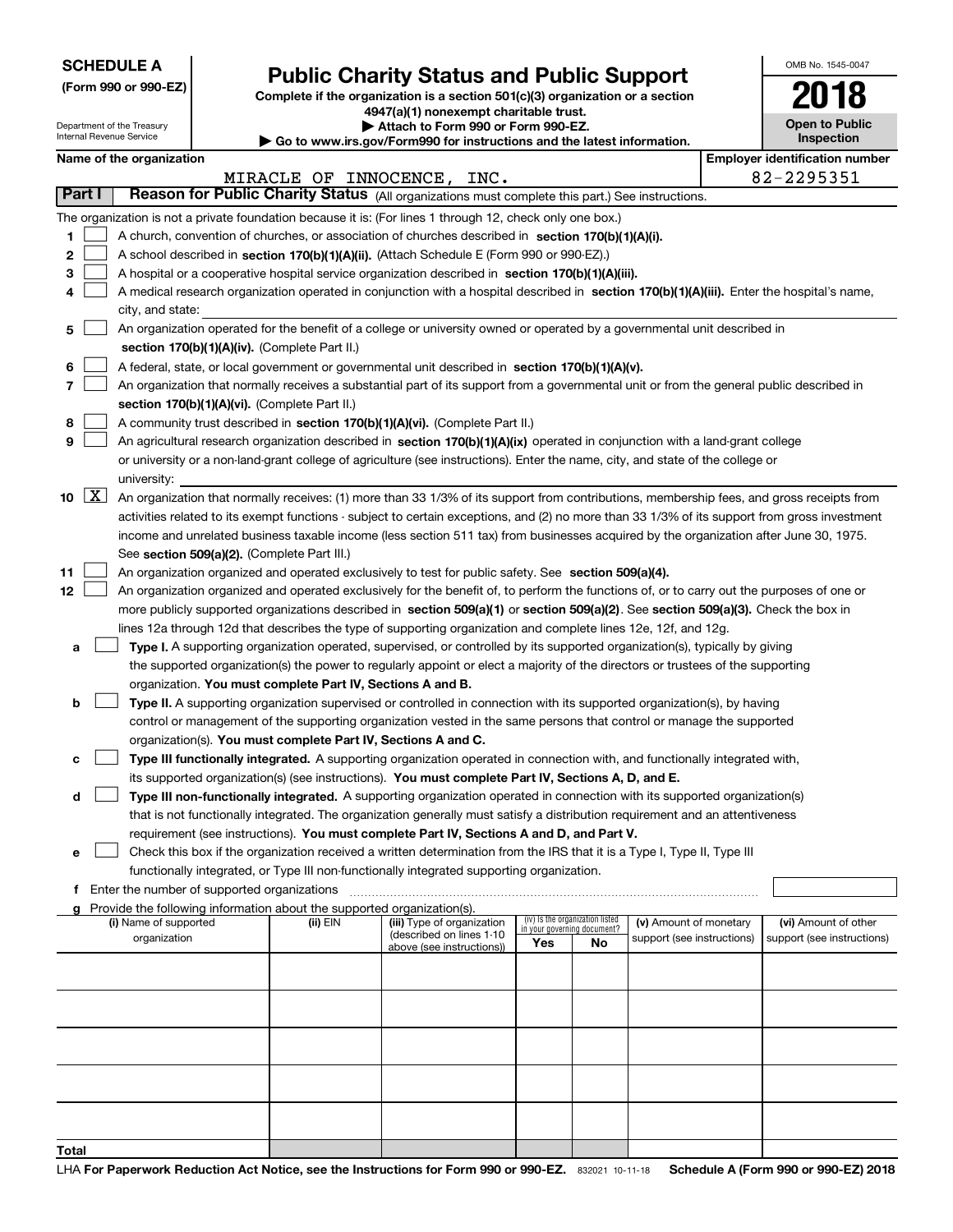### Schedule A (Form 990 or 990-EZ) 2018 Page MIRACLE OF INNOCENCE, INC. 82-2295351

**2**

(Complete only if you checked the box on line 5, 7, or 8 of Part I or if the organization failed to qualify under Part III. If the organization fails to qualify under the tests listed below, please complete Part III.) **Part II Support Schedule for Organizations Described in Sections 170(b)(1)(A)(iv) and 170(b)(1)(A)(vi)** 

|     | <b>Section A. Public Support</b>                                                                                                               |          |            |            |            |          |           |
|-----|------------------------------------------------------------------------------------------------------------------------------------------------|----------|------------|------------|------------|----------|-----------|
|     | Calendar year (or fiscal year beginning in) $\blacktriangleright$                                                                              | (a) 2014 | $(b)$ 2015 | $(c)$ 2016 | $(d)$ 2017 | (e) 2018 | (f) Total |
|     | <b>1</b> Gifts, grants, contributions, and                                                                                                     |          |            |            |            |          |           |
|     | membership fees received. (Do not                                                                                                              |          |            |            |            |          |           |
|     | include any "unusual grants.")                                                                                                                 |          |            |            |            |          |           |
|     | 2 Tax revenues levied for the organ-                                                                                                           |          |            |            |            |          |           |
|     | ization's benefit and either paid to                                                                                                           |          |            |            |            |          |           |
|     | or expended on its behalf                                                                                                                      |          |            |            |            |          |           |
|     | 3 The value of services or facilities                                                                                                          |          |            |            |            |          |           |
|     | furnished by a governmental unit to                                                                                                            |          |            |            |            |          |           |
|     | the organization without charge                                                                                                                |          |            |            |            |          |           |
|     | 4 Total. Add lines 1 through 3                                                                                                                 |          |            |            |            |          |           |
| 5.  | The portion of total contributions                                                                                                             |          |            |            |            |          |           |
|     | by each person (other than a                                                                                                                   |          |            |            |            |          |           |
|     | governmental unit or publicly                                                                                                                  |          |            |            |            |          |           |
|     | supported organization) included                                                                                                               |          |            |            |            |          |           |
|     | on line 1 that exceeds 2% of the                                                                                                               |          |            |            |            |          |           |
|     | amount shown on line 11,                                                                                                                       |          |            |            |            |          |           |
|     | column (f)                                                                                                                                     |          |            |            |            |          |           |
|     | 6 Public support. Subtract line 5 from line 4.                                                                                                 |          |            |            |            |          |           |
|     | <b>Section B. Total Support</b>                                                                                                                |          |            |            |            |          |           |
|     | Calendar year (or fiscal year beginning in)                                                                                                    | (a) 2014 | $(b)$ 2015 | $(c)$ 2016 | $(d)$ 2017 | (e) 2018 | (f) Total |
|     | 7 Amounts from line 4                                                                                                                          |          |            |            |            |          |           |
| 8.  | Gross income from interest,                                                                                                                    |          |            |            |            |          |           |
|     | dividends, payments received on                                                                                                                |          |            |            |            |          |           |
|     | securities loans, rents, royalties,                                                                                                            |          |            |            |            |          |           |
|     | and income from similar sources                                                                                                                |          |            |            |            |          |           |
| 9   | Net income from unrelated business                                                                                                             |          |            |            |            |          |           |
|     | activities, whether or not the                                                                                                                 |          |            |            |            |          |           |
|     | business is regularly carried on                                                                                                               |          |            |            |            |          |           |
|     | <b>10</b> Other income. Do not include gain                                                                                                    |          |            |            |            |          |           |
|     | or loss from the sale of capital                                                                                                               |          |            |            |            |          |           |
|     | assets (Explain in Part VI.)                                                                                                                   |          |            |            |            |          |           |
|     | <b>11 Total support.</b> Add lines 7 through 10                                                                                                |          |            |            |            |          |           |
|     | <b>12</b> Gross receipts from related activities, etc. (see instructions)                                                                      |          |            |            |            | 12       |           |
|     | 13 First five years. If the Form 990 is for the organization's first, second, third, fourth, or fifth tax year as a section 501(c)(3)          |          |            |            |            |          |           |
|     | organization, check this box and stop here                                                                                                     |          |            |            |            |          |           |
|     | <b>Section C. Computation of Public Support Percentage</b>                                                                                     |          |            |            |            |          |           |
|     | 14 Public support percentage for 2018 (line 6, column (f) divided by line 11, column (f) <i>marrourcommum</i>                                  |          |            |            |            | 14       | %         |
|     |                                                                                                                                                |          |            |            |            | 15       | %         |
|     | 16a 33 1/3% support test - 2018. If the organization did not check the box on line 13, and line 14 is 33 1/3% or more, check this box and      |          |            |            |            |          |           |
|     | stop here. The organization qualifies as a publicly supported organization                                                                     |          |            |            |            |          | ▔▁▏       |
|     | b 33 1/3% support test - 2017. If the organization did not check a box on line 13 or 16a, and line 15 is 33 1/3% or more, check this box       |          |            |            |            |          |           |
|     | and stop here. The organization qualifies as a publicly supported organization                                                                 |          |            |            |            |          |           |
|     | 17a 10% -facts-and-circumstances test - 2018. If the organization did not check a box on line 13, 16a, or 16b, and line 14 is 10% or more,     |          |            |            |            |          |           |
|     | and if the organization meets the "facts-and-circumstances" test, check this box and stop here. Explain in Part VI how the organization        |          |            |            |            |          |           |
|     | meets the "facts-and-circumstances" test. The organization qualifies as a publicly supported organization                                      |          |            |            |            |          |           |
|     | <b>b 10% -facts-and-circumstances test - 2017.</b> If the organization did not check a box on line 13, 16a, 16b, or 17a, and line 15 is 10% or |          |            |            |            |          |           |
|     | more, and if the organization meets the "facts-and-circumstances" test, check this box and stop here. Explain in Part VI how the               |          |            |            |            |          |           |
|     | organization meets the "facts-and-circumstances" test. The organization qualifies as a publicly supported organization                         |          |            |            |            |          |           |
| 18. | Private foundation. If the organization did not check a box on line 13, 16a, 16b, 17a, or 17b, check this box and see instructions             |          |            |            |            |          |           |
|     |                                                                                                                                                |          |            |            |            |          |           |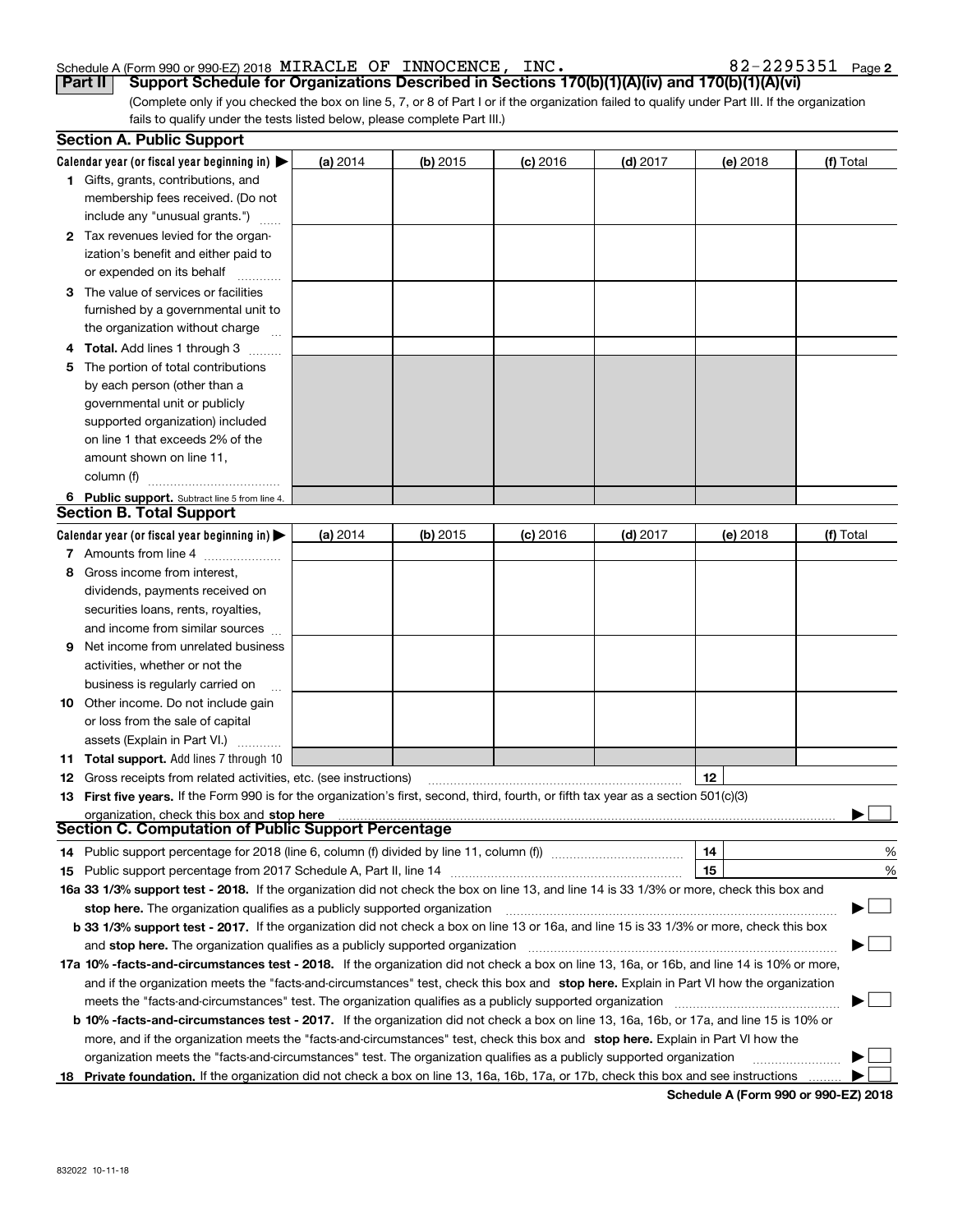### Schedule A (Form 990 or 990-EZ) 2018 Page MIRACLE OF INNOCENCE, INC. 82-2295351 **Part III Support Schedule for Organizations Described in Section 509(a)(2)**

(Complete only if you checked the box on line 10 of Part I or if the organization failed to qualify under Part II. If the organization fails to qualify under the tests listed below, please complete Part II.)

|    | <b>Section A. Public Support</b>                                                                                                                    |          |            |            |            |           |                                 |
|----|-----------------------------------------------------------------------------------------------------------------------------------------------------|----------|------------|------------|------------|-----------|---------------------------------|
|    | Calendar year (or fiscal year beginning in)                                                                                                         | (a) 2014 | $(b)$ 2015 | $(c)$ 2016 | $(d)$ 2017 | (e) 2018  | (f) Total                       |
|    | 1 Gifts, grants, contributions, and                                                                                                                 |          |            |            |            |           |                                 |
|    | membership fees received. (Do not                                                                                                                   |          |            |            |            |           |                                 |
|    | include any "unusual grants.")                                                                                                                      |          |            |            |            | 194,484.  | 194,484.                        |
|    | 2 Gross receipts from admissions,                                                                                                                   |          |            |            |            |           |                                 |
|    | merchandise sold or services per-                                                                                                                   |          |            |            |            |           |                                 |
|    | formed, or facilities furnished in                                                                                                                  |          |            |            |            |           |                                 |
|    | any activity that is related to the<br>organization's tax-exempt purpose                                                                            |          |            |            |            | 950.      | 950.                            |
|    | 3 Gross receipts from activities that                                                                                                               |          |            |            |            |           |                                 |
|    | are not an unrelated trade or bus-                                                                                                                  |          |            |            |            |           |                                 |
|    | iness under section 513                                                                                                                             |          |            |            |            |           |                                 |
|    | 4 Tax revenues levied for the organ-                                                                                                                |          |            |            |            |           |                                 |
|    | ization's benefit and either paid to                                                                                                                |          |            |            |            |           |                                 |
|    | or expended on its behalf                                                                                                                           |          |            |            |            |           |                                 |
|    | .                                                                                                                                                   |          |            |            |            |           |                                 |
|    | 5 The value of services or facilities                                                                                                               |          |            |            |            |           |                                 |
|    | furnished by a governmental unit to                                                                                                                 |          |            |            |            |           |                                 |
|    | the organization without charge                                                                                                                     |          |            |            |            |           |                                 |
|    | <b>6 Total.</b> Add lines 1 through 5                                                                                                               |          |            |            |            | 195,434.  | 195,434.                        |
|    | 7a Amounts included on lines 1, 2, and                                                                                                              |          |            |            |            |           |                                 |
|    | 3 received from disqualified persons                                                                                                                |          |            |            |            |           | $0$ .                           |
|    | <b>b</b> Amounts included on lines 2 and 3 received<br>from other than disqualified persons that                                                    |          |            |            |            |           |                                 |
|    | exceed the greater of \$5,000 or 1% of the                                                                                                          |          |            |            |            |           |                                 |
|    | amount on line 13 for the year                                                                                                                      |          |            |            |            |           | $0$ .                           |
|    | c Add lines 7a and 7b                                                                                                                               |          |            |            |            |           | 0.                              |
|    | 8 Public support. (Subtract line 7c from line 6.)                                                                                                   |          |            |            |            |           | 195,434.                        |
|    | <b>Section B. Total Support</b>                                                                                                                     |          |            |            |            |           |                                 |
|    | Calendar year (or fiscal year beginning in)                                                                                                         | (a) 2014 | $(b)$ 2015 | $(c)$ 2016 | $(d)$ 2017 | (e) 2018  | (f) Total                       |
|    | 9 Amounts from line 6                                                                                                                               |          |            |            |            | 195,434.  | 195,434.                        |
|    | 10a Gross income from interest,<br>dividends, payments received on                                                                                  |          |            |            |            |           |                                 |
|    | securities loans, rents, royalties,                                                                                                                 |          |            |            |            |           |                                 |
|    | and income from similar sources                                                                                                                     |          |            |            |            |           |                                 |
|    | <b>b</b> Unrelated business taxable income                                                                                                          |          |            |            |            |           |                                 |
|    | (less section 511 taxes) from businesses                                                                                                            |          |            |            |            |           |                                 |
|    | acquired after June 30, 1975 [10001]                                                                                                                |          |            |            |            |           |                                 |
|    | c Add lines 10a and 10b                                                                                                                             |          |            |            |            |           |                                 |
|    | 11 Net income from unrelated business                                                                                                               |          |            |            |            |           |                                 |
|    | activities not included in line 10b,<br>whether or not the business is                                                                              |          |            |            |            |           |                                 |
|    | regularly carried on                                                                                                                                |          |            |            |            |           |                                 |
|    | <b>12</b> Other income. Do not include gain                                                                                                         |          |            |            |            |           |                                 |
|    | or loss from the sale of capital                                                                                                                    |          |            |            |            |           |                                 |
|    | assets (Explain in Part VI.)<br>13 Total support. (Add lines 9, 10c, 11, and 12.)                                                                   |          |            |            |            | 195, 434. | 195,434.                        |
|    | 14 First five years. If the Form 990 is for the organization's first, second, third, fourth, or fifth tax year as a section 501(c)(3) organization, |          |            |            |            |           |                                 |
|    | check this box and stop here www.array.com/www.array.com/www.array.com/www.array.com/www.array.com/www.array.c                                      |          |            |            |            |           | $\blacktriangleright$ $\vert$ X |
|    | <b>Section C. Computation of Public Support Percentage</b>                                                                                          |          |            |            |            |           |                                 |
|    | 15 Public support percentage for 2018 (line 8, column (f), divided by line 13, column (f))                                                          |          |            |            |            | 15        | %                               |
|    | 16 Public support percentage from 2017 Schedule A, Part III, line 15                                                                                |          |            |            |            | 16        | %                               |
|    | <b>Section D. Computation of Investment Income Percentage</b>                                                                                       |          |            |            |            |           |                                 |
|    | 17 Investment income percentage for 2018 (line 10c, column (f), divided by line 13, column (f))                                                     |          |            |            |            | 17        | %                               |
|    | <b>18</b> Investment income percentage from <b>2017</b> Schedule A, Part III, line 17                                                               |          |            |            |            | 18        | %                               |
|    | 19a 33 1/3% support tests - 2018. If the organization did not check the box on line 14, and line 15 is more than 33 1/3%, and line 17 is not        |          |            |            |            |           |                                 |
|    | more than 33 1/3%, check this box and stop here. The organization qualifies as a publicly supported organization                                    |          |            |            |            |           | ▶                               |
|    | b 33 1/3% support tests - 2017. If the organization did not check a box on line 14 or line 19a, and line 16 is more than 33 1/3%, and               |          |            |            |            |           |                                 |
|    | line 18 is not more than 33 1/3%, check this box and stop here. The organization qualifies as a publicly supported organization                     |          |            |            |            |           |                                 |
| 20 |                                                                                                                                                     |          |            |            |            |           |                                 |
|    |                                                                                                                                                     |          |            |            |            |           |                                 |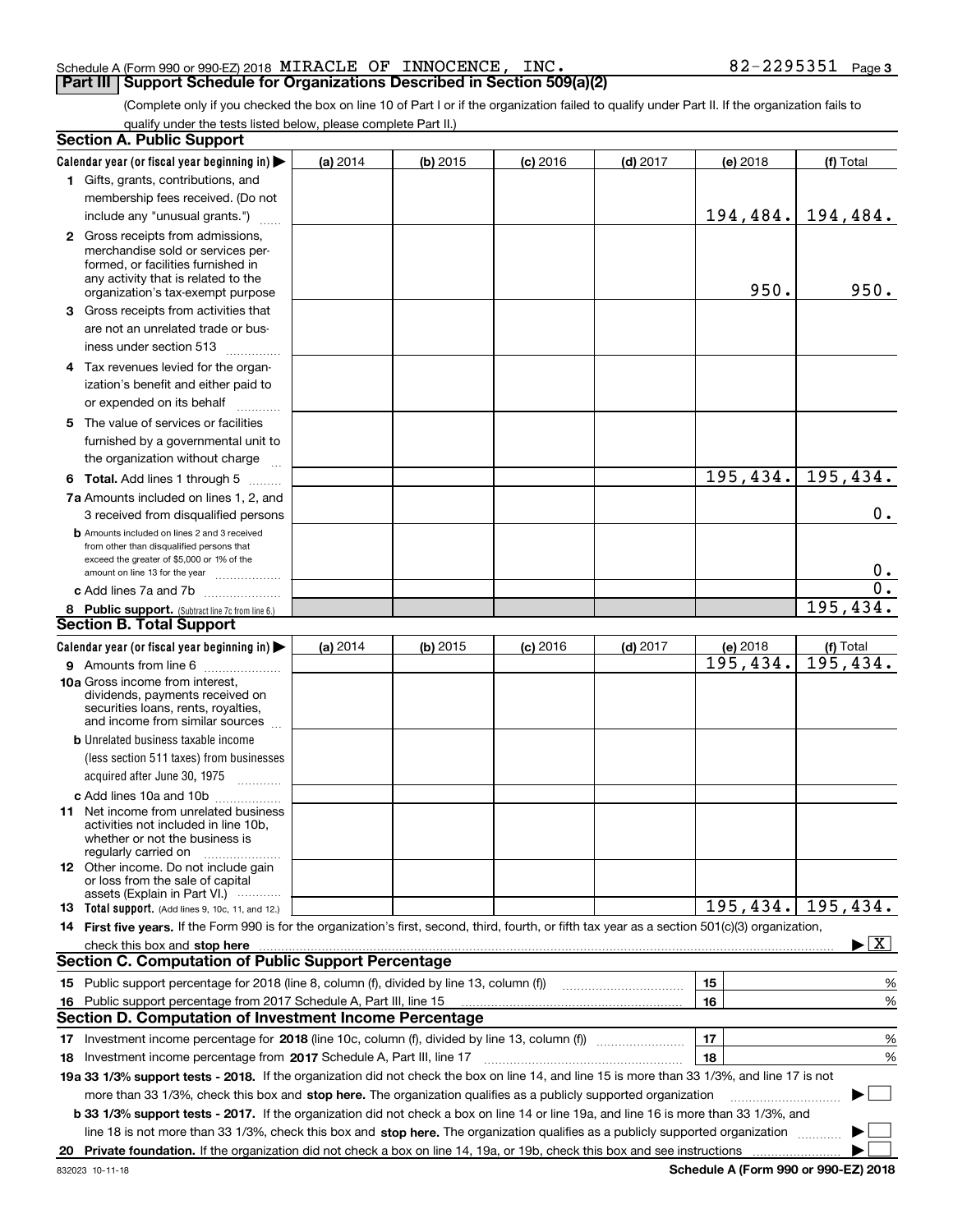**1**

**2**

**3a**

**3b**

**3c**

**4a**

**4b**

**4c**

**5a**

**5b5c**

**6**

**7**

**8**

**9a**

**9b**

**9c**

**10a**

**10b**

**YesNo**

### **Part IV Supporting Organizations**

(Complete only if you checked a box in line 12 on Part I. If you checked 12a of Part I, complete Sections A and B. If you checked 12b of Part I, complete Sections A and C. If you checked 12c of Part I, complete Sections A, D, and E. If you checked 12d of Part I, complete Sections A and D, and complete Part V.)

### **Section A. All Supporting Organizations**

- **1** Are all of the organization's supported organizations listed by name in the organization's governing documents? If "No," describe in **Part VI** how the supported organizations are designated. If designated by *class or purpose, describe the designation. If historic and continuing relationship, explain.*
- **2** Did the organization have any supported organization that does not have an IRS determination of status under section 509(a)(1) or (2)? If "Yes," explain in Part VI how the organization determined that the supported *organization was described in section 509(a)(1) or (2).*
- **3a** Did the organization have a supported organization described in section 501(c)(4), (5), or (6)? If "Yes," answer *(b) and (c) below.*
- **b** Did the organization confirm that each supported organization qualified under section 501(c)(4), (5), or (6) and satisfied the public support tests under section 509(a)(2)? If "Yes," describe in **Part VI** when and how the *organization made the determination.*
- **c**Did the organization ensure that all support to such organizations was used exclusively for section 170(c)(2)(B) purposes? If "Yes," explain in **Part VI** what controls the organization put in place to ensure such use.
- **4a***If* Was any supported organization not organized in the United States ("foreign supported organization")? *"Yes," and if you checked 12a or 12b in Part I, answer (b) and (c) below.*
- **b** Did the organization have ultimate control and discretion in deciding whether to make grants to the foreign supported organization? If "Yes," describe in **Part VI** how the organization had such control and discretion *despite being controlled or supervised by or in connection with its supported organizations.*
- **c** Did the organization support any foreign supported organization that does not have an IRS determination under sections 501(c)(3) and 509(a)(1) or (2)? If "Yes," explain in **Part VI** what controls the organization used *to ensure that all support to the foreign supported organization was used exclusively for section 170(c)(2)(B) purposes.*
- **5a***If "Yes,"* Did the organization add, substitute, or remove any supported organizations during the tax year? answer (b) and (c) below (if applicable). Also, provide detail in **Part VI,** including (i) the names and EIN *numbers of the supported organizations added, substituted, or removed; (ii) the reasons for each such action; (iii) the authority under the organization's organizing document authorizing such action; and (iv) how the action was accomplished (such as by amendment to the organizing document).*
- **b** Type I or Type II only. Was any added or substituted supported organization part of a class already designated in the organization's organizing document?
- **cSubstitutions only.**  Was the substitution the result of an event beyond the organization's control?
- **6** Did the organization provide support (whether in the form of grants or the provision of services or facilities) to **Part VI.** *If "Yes," provide detail in* support or benefit one or more of the filing organization's supported organizations? anyone other than (i) its supported organizations, (ii) individuals that are part of the charitable class benefited by one or more of its supported organizations, or (iii) other supporting organizations that also
- **7**Did the organization provide a grant, loan, compensation, or other similar payment to a substantial contributor *If "Yes," complete Part I of Schedule L (Form 990 or 990-EZ).* regard to a substantial contributor? (as defined in section 4958(c)(3)(C)), a family member of a substantial contributor, or a 35% controlled entity with
- **8** Did the organization make a loan to a disqualified person (as defined in section 4958) not described in line 7? *If "Yes," complete Part I of Schedule L (Form 990 or 990-EZ).*
- **9a** Was the organization controlled directly or indirectly at any time during the tax year by one or more in section 509(a)(1) or (2))? If "Yes," *provide detail in* <code>Part VI.</code> disqualified persons as defined in section 4946 (other than foundation managers and organizations described
- **b** Did one or more disqualified persons (as defined in line 9a) hold a controlling interest in any entity in which the supporting organization had an interest? If "Yes," provide detail in P**art VI**.
- **c**Did a disqualified person (as defined in line 9a) have an ownership interest in, or derive any personal benefit from, assets in which the supporting organization also had an interest? If "Yes," provide detail in P**art VI.**
- **10a** Was the organization subject to the excess business holdings rules of section 4943 because of section supporting organizations)? If "Yes," answer 10b below. 4943(f) (regarding certain Type II supporting organizations, and all Type III non-functionally integrated
- **b** Did the organization have any excess business holdings in the tax year? (Use Schedule C, Form 4720, to *determine whether the organization had excess business holdings.)*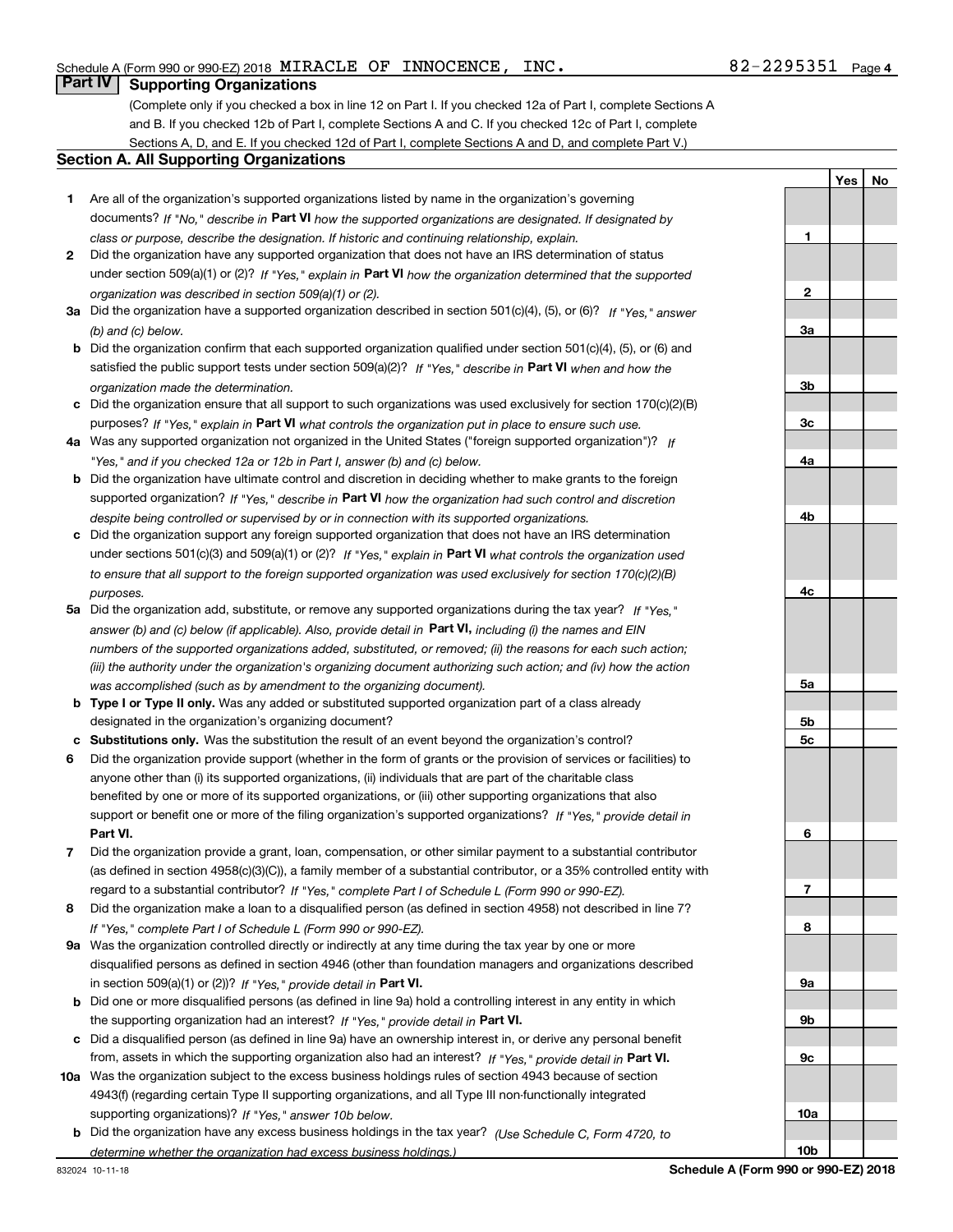### Schedule A (Form 990 or 990-EZ) 2018 Page MIRACLE OF INNOCENCE, INC. 82-2295351**Part IV Supporting Organizations** *(continued)*

|    |                                                                                                                                   |              | Yes | No |
|----|-----------------------------------------------------------------------------------------------------------------------------------|--------------|-----|----|
| 11 | Has the organization accepted a gift or contribution from any of the following persons?                                           |              |     |    |
|    | a A person who directly or indirectly controls, either alone or together with persons described in (b) and (c)                    |              |     |    |
|    | below, the governing body of a supported organization?                                                                            | 11a          |     |    |
|    | <b>b</b> A family member of a person described in (a) above?                                                                      | 11b          |     |    |
|    | c A 35% controlled entity of a person described in (a) or (b) above? If "Yes" to a, b, or c, provide detail in Part VI.           | 11c          |     |    |
|    | <b>Section B. Type I Supporting Organizations</b>                                                                                 |              |     |    |
|    |                                                                                                                                   |              | Yes | No |
| 1  | Did the directors, trustees, or membership of one or more supported organizations have the power to                               |              |     |    |
|    | regularly appoint or elect at least a majority of the organization's directors or trustees at all times during the                |              |     |    |
|    | tax year? If "No," describe in Part VI how the supported organization(s) effectively operated, supervised, or                     |              |     |    |
|    | controlled the organization's activities. If the organization had more than one supported organization,                           |              |     |    |
|    | describe how the powers to appoint and/or remove directors or trustees were allocated among the supported                         |              |     |    |
|    | organizations and what conditions or restrictions, if any, applied to such powers during the tax year.                            | 1            |     |    |
| 2  | Did the organization operate for the benefit of any supported organization other than the supported                               |              |     |    |
|    | organization(s) that operated, supervised, or controlled the supporting organization? If "Yes," explain in                        |              |     |    |
|    | Part VI how providing such benefit carried out the purposes of the supported organization(s) that operated,                       |              |     |    |
|    | supervised, or controlled the supporting organization.                                                                            | $\mathbf{2}$ |     |    |
|    | <b>Section C. Type II Supporting Organizations</b>                                                                                |              |     |    |
|    |                                                                                                                                   |              | Yes | No |
| 1. | Were a majority of the organization's directors or trustees during the tax year also a majority of the directors                  |              |     |    |
|    | or trustees of each of the organization's supported organization(s)? If "No." describe in Part VI how control                     |              |     |    |
|    | or management of the supporting organization was vested in the same persons that controlled or managed                            |              |     |    |
|    | the supported organization(s).                                                                                                    | 1            |     |    |
|    | <b>Section D. All Type III Supporting Organizations</b>                                                                           |              |     |    |
|    |                                                                                                                                   |              | Yes | No |
| 1  | Did the organization provide to each of its supported organizations, by the last day of the fifth month of the                    |              |     |    |
|    | organization's tax year, (i) a written notice describing the type and amount of support provided during the prior tax             |              |     |    |
|    | year, (ii) a copy of the Form 990 that was most recently filed as of the date of notification, and (iii) copies of the            |              |     |    |
|    | organization's governing documents in effect on the date of notification, to the extent not previously provided?                  | 1            |     |    |
| 2  | Were any of the organization's officers, directors, or trustees either (i) appointed or elected by the supported                  |              |     |    |
|    | organization(s) or (ii) serving on the governing body of a supported organization? If "No," explain in Part VI how                |              |     |    |
|    | the organization maintained a close and continuous working relationship with the supported organization(s).                       | 2            |     |    |
| 3  | By reason of the relationship described in (2), did the organization's supported organizations have a                             |              |     |    |
|    | significant voice in the organization's investment policies and in directing the use of the organization's                        |              |     |    |
|    | income or assets at all times during the tax year? If "Yes," describe in Part VI the role the organization's                      |              |     |    |
|    | supported organizations played in this regard.<br>Section E. Type III Functionally Integrated Supporting Organizations            | 3            |     |    |
|    |                                                                                                                                   |              |     |    |
| 1  | Check the box next to the method that the organization used to satisfy the Integral Part Test during the year (see instructions). |              |     |    |
| a  | The organization satisfied the Activities Test. Complete line 2 below.                                                            |              |     |    |
| b  | The organization is the parent of each of its supported organizations. Complete line 3 below.                                     |              |     |    |
| c  | The organization supported a governmental entity. Describe in Part VI how you supported a government entity (see instructions).   |              |     |    |
| 2  | Activities Test. Answer (a) and (b) below.                                                                                        |              | Yes | No |
| а  | Did substantially all of the organization's activities during the tax year directly further the exempt purposes of                |              |     |    |
|    | the supported organization(s) to which the organization was responsive? If "Yes." then in Part VI identify                        |              |     |    |
|    | those supported organizations and explain how these activities directly furthered their exempt purposes,                          |              |     |    |
|    | how the organization was responsive to those supported organizations, and how the organization determined                         |              |     |    |
|    | that these activities constituted substantially all of its activities.                                                            | 2a           |     |    |
|    | <b>b</b> Did the activities described in (a) constitute activities that, but for the organization's involvement, one or more      |              |     |    |
|    | of the organization's supported organization(s) would have been engaged in? If "Yes," explain in Part VI the                      |              |     |    |
|    | reasons for the organization's position that its supported organization(s) would have engaged in these                            | 2b           |     |    |
| з  | activities but for the organization's involvement.<br>Parent of Supported Organizations. Answer (a) and (b) below.                |              |     |    |
|    | a Did the organization have the power to regularly appoint or elect a majority of the officers, directors, or                     |              |     |    |
|    | trustees of each of the supported organizations? Provide details in Part VI.                                                      | За           |     |    |
|    | <b>b</b> Did the organization exercise a substantial degree of direction over the policies, programs, and activities of each      |              |     |    |
|    | of its supported organizations? If "Yes." describe in Part VI the role played by the organization in this regard.                 | 3b           |     |    |
|    |                                                                                                                                   |              |     |    |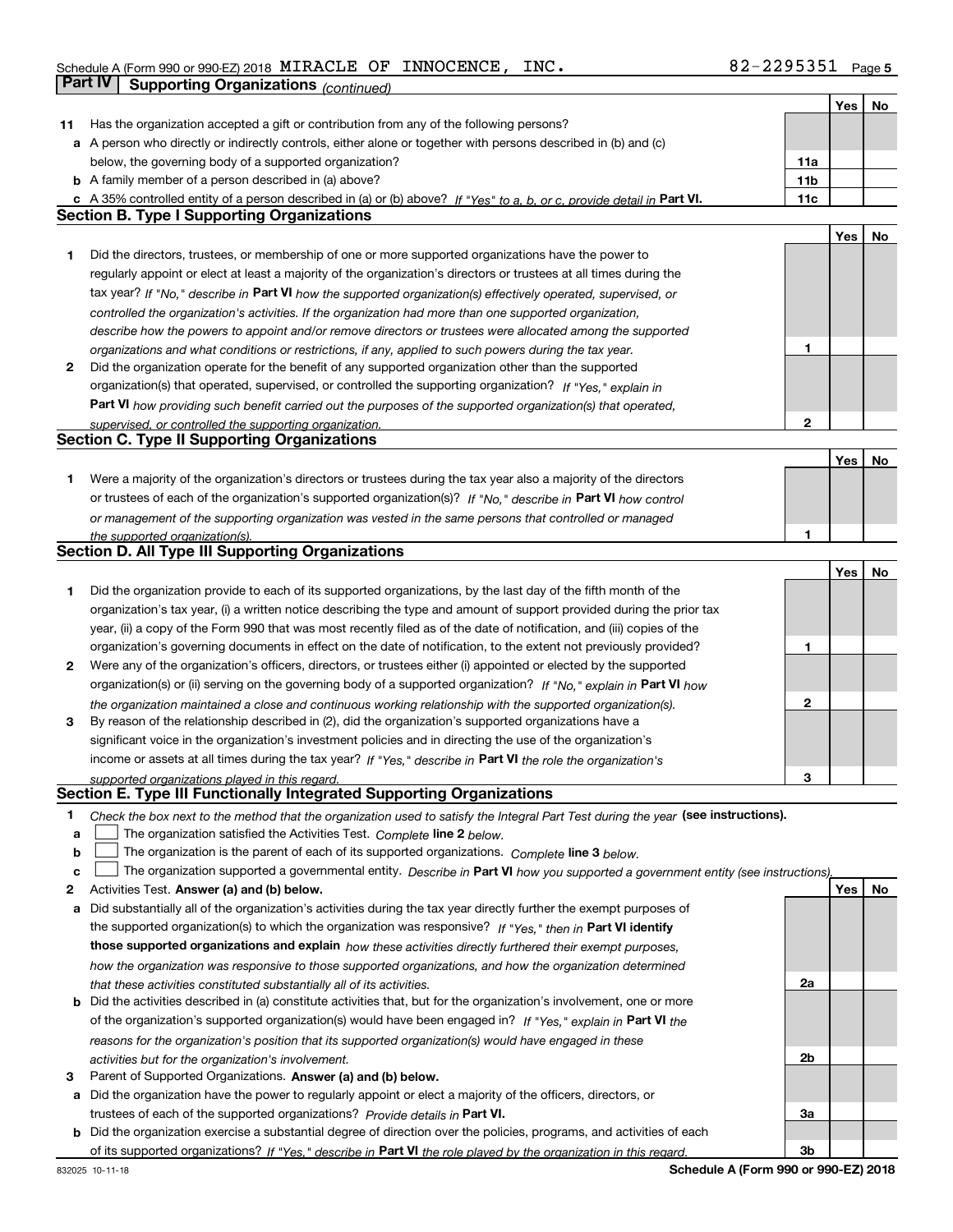### Schedule A (Form 990 or 990-EZ) 2018 Page MIRACLE OF INNOCENCE, INC. 82-2295351**Part V Type III Non-Functionally Integrated 509(a)(3) Supporting Organizations**

1 Check here if the organization satisfied the Integral Part Test as a qualifying trust on Nov. 20, 1970 (explain in Part VI.) See instructions. All other Type III non-functionally integrated supporting organizations must complete Sections A through E.

|                                  | Section A - Adjusted Net Income                                              |                | (A) Prior Year | (B) Current Year<br>(optional) |
|----------------------------------|------------------------------------------------------------------------------|----------------|----------------|--------------------------------|
| 1                                | Net short-term capital gain                                                  | 1              |                |                                |
| 2                                | Recoveries of prior-year distributions                                       | $\mathbf{2}$   |                |                                |
| 3                                | Other gross income (see instructions)                                        | 3              |                |                                |
| 4                                | Add lines 1 through 3                                                        | 4              |                |                                |
| 5                                | Depreciation and depletion                                                   | 5              |                |                                |
| 6                                | Portion of operating expenses paid or incurred for production or             |                |                |                                |
|                                  | collection of gross income or for management, conservation, or               |                |                |                                |
|                                  | maintenance of property held for production of income (see instructions)     | 6              |                |                                |
| 7                                | Other expenses (see instructions)                                            | $\overline{7}$ |                |                                |
| 8                                | <b>Adjusted Net Income</b> (subtract lines 5, 6, and 7 from line 4)          | 8              |                |                                |
| Section B - Minimum Asset Amount |                                                                              |                | (A) Prior Year | (B) Current Year<br>(optional) |
| 1                                | Aggregate fair market value of all non-exempt-use assets (see                |                |                |                                |
|                                  | instructions for short tax year or assets held for part of year):            |                |                |                                |
|                                  | <b>a</b> Average monthly value of securities                                 | 1a             |                |                                |
|                                  | <b>b</b> Average monthly cash balances                                       | 1b             |                |                                |
|                                  | <b>c</b> Fair market value of other non-exempt-use assets                    | 1c             |                |                                |
|                                  | d Total (add lines 1a, 1b, and 1c)                                           | 1d             |                |                                |
|                                  | <b>e</b> Discount claimed for blockage or other                              |                |                |                                |
|                                  | factors (explain in detail in Part VI):                                      |                |                |                                |
| 2                                | Acquisition indebtedness applicable to non-exempt-use assets                 | $\mathbf{2}$   |                |                                |
| 3                                | Subtract line 2 from line 1d                                                 | 3              |                |                                |
| 4                                | Cash deemed held for exempt use. Enter 1-1/2% of line 3 (for greater amount, |                |                |                                |
|                                  | see instructions)                                                            | 4              |                |                                |
| 5                                | Net value of non-exempt-use assets (subtract line 4 from line 3)             | 5              |                |                                |
| 6                                | Multiply line 5 by .035                                                      | 6              |                |                                |
| 7                                | Recoveries of prior-year distributions                                       | 7              |                |                                |
| 8                                | Minimum Asset Amount (add line 7 to line 6)                                  | 8              |                |                                |
|                                  | <b>Section C - Distributable Amount</b>                                      |                |                | <b>Current Year</b>            |
| -1                               | Adjusted net income for prior year (from Section A, line 8, Column A)        | $\mathbf{1}$   |                |                                |
| 2                                | Enter 85% of line 1                                                          | $\mathbf{2}$   |                |                                |
| З                                | Minimum asset amount for prior year (from Section B, line 8, Column A)       | 3              |                |                                |
| 4                                | Enter greater of line 2 or line 3                                            | 4              |                |                                |
| 5                                | Income tax imposed in prior year                                             | 5              |                |                                |
| 6                                | <b>Distributable Amount.</b> Subtract line 5 from line 4, unless subject to  |                |                |                                |
|                                  | emergency temporary reduction (see instructions)                             | 6              |                |                                |
|                                  |                                                                              |                |                |                                |

**7**Check here if the current year is the organization's first as a non-functionally integrated Type III supporting organization (see instructions).

**Schedule A (Form 990 or 990-EZ) 2018**

**1**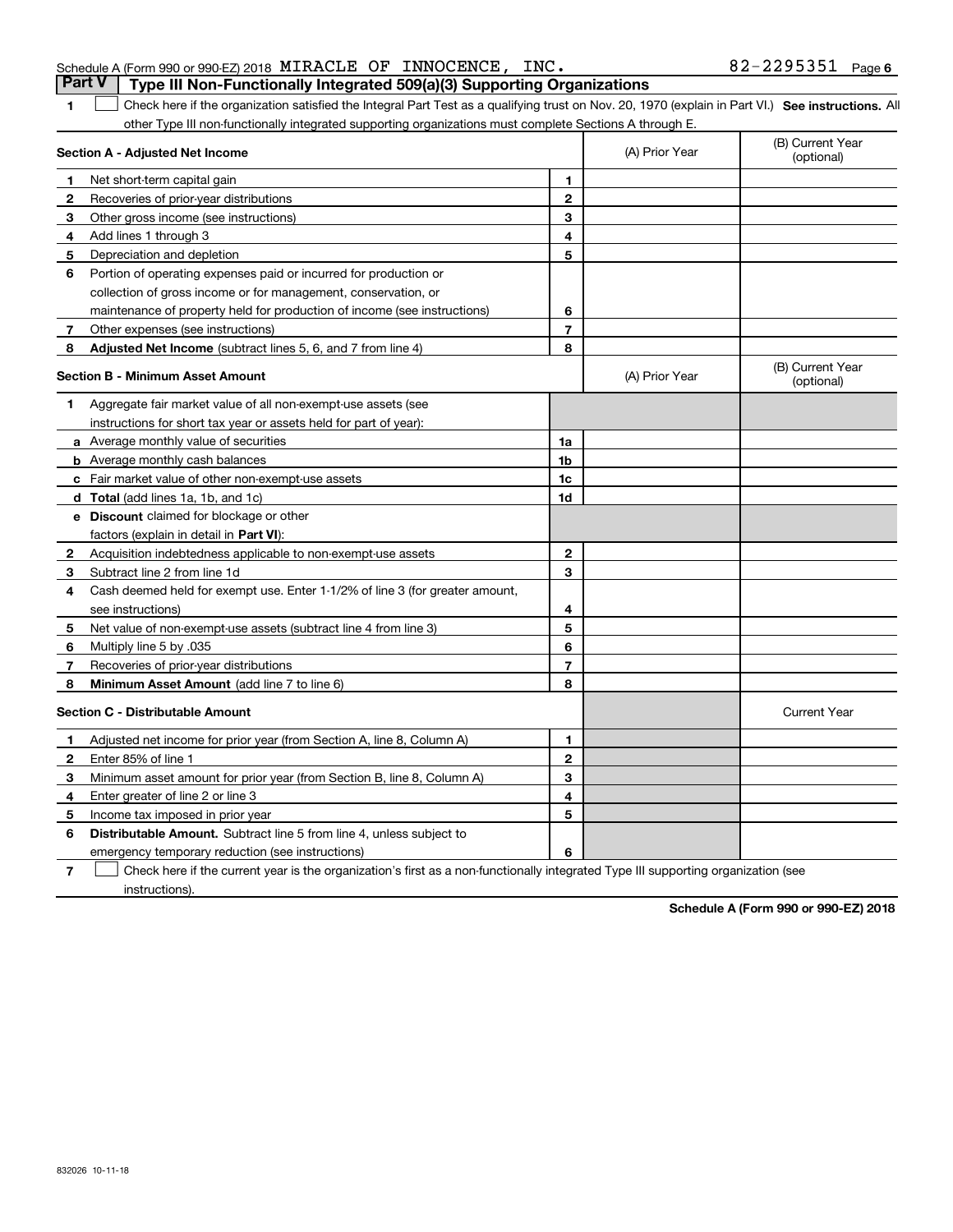### Schedule A (Form 990 or 990-EZ) 2018 Page MIRACLE OF INNOCENCE, INC. 82-2295351

| <b>Part V</b> | Type III Non-Functionally Integrated 509(a)(3) Supporting Organizations                    |                             | (continued)                           |                                         |  |  |  |  |
|---------------|--------------------------------------------------------------------------------------------|-----------------------------|---------------------------------------|-----------------------------------------|--|--|--|--|
|               | Section D - Distributions                                                                  |                             |                                       | <b>Current Year</b>                     |  |  |  |  |
| 1             | Amounts paid to supported organizations to accomplish exempt purposes                      |                             |                                       |                                         |  |  |  |  |
| 2             | Amounts paid to perform activity that directly furthers exempt purposes of supported       |                             |                                       |                                         |  |  |  |  |
|               | organizations, in excess of income from activity                                           |                             |                                       |                                         |  |  |  |  |
| з             | Administrative expenses paid to accomplish exempt purposes of supported organizations      |                             |                                       |                                         |  |  |  |  |
| 4             | Amounts paid to acquire exempt-use assets                                                  |                             |                                       |                                         |  |  |  |  |
| 5             | Qualified set-aside amounts (prior IRS approval required)                                  |                             |                                       |                                         |  |  |  |  |
| 6             | Other distributions (describe in Part VI). See instructions.                               |                             |                                       |                                         |  |  |  |  |
| 7             | Total annual distributions. Add lines 1 through 6.                                         |                             |                                       |                                         |  |  |  |  |
| 8             | Distributions to attentive supported organizations to which the organization is responsive |                             |                                       |                                         |  |  |  |  |
|               | (provide details in Part VI). See instructions.                                            |                             |                                       |                                         |  |  |  |  |
| 9             | Distributable amount for 2018 from Section C, line 6                                       |                             |                                       |                                         |  |  |  |  |
| 10            | Line 8 amount divided by line 9 amount                                                     |                             |                                       |                                         |  |  |  |  |
|               |                                                                                            | (i)                         | (ii)                                  | (iii)                                   |  |  |  |  |
|               | Section E - Distribution Allocations (see instructions)                                    | <b>Excess Distributions</b> | <b>Underdistributions</b><br>Pre-2018 | <b>Distributable</b><br>Amount for 2018 |  |  |  |  |
| 1             | Distributable amount for 2018 from Section C, line 6                                       |                             |                                       |                                         |  |  |  |  |
| 2             | Underdistributions, if any, for years prior to 2018 (reason-                               |                             |                                       |                                         |  |  |  |  |
|               | able cause required- explain in Part VI). See instructions.                                |                             |                                       |                                         |  |  |  |  |
| з             | Excess distributions carryover, if any, to 2018                                            |                             |                                       |                                         |  |  |  |  |
|               | <b>a</b> From 2013                                                                         |                             |                                       |                                         |  |  |  |  |
|               | <b>b</b> From 2014                                                                         |                             |                                       |                                         |  |  |  |  |
|               | $c$ From 2015                                                                              |                             |                                       |                                         |  |  |  |  |
|               | d From 2016                                                                                |                             |                                       |                                         |  |  |  |  |
|               | e From 2017                                                                                |                             |                                       |                                         |  |  |  |  |
|               | <b>Total</b> of lines 3a through e                                                         |                             |                                       |                                         |  |  |  |  |
|               | <b>g</b> Applied to underdistributions of prior years                                      |                             |                                       |                                         |  |  |  |  |
|               | <b>h</b> Applied to 2018 distributable amount                                              |                             |                                       |                                         |  |  |  |  |
|               | Carryover from 2013 not applied (see instructions)                                         |                             |                                       |                                         |  |  |  |  |
|               | Remainder. Subtract lines 3g, 3h, and 3i from 3f.                                          |                             |                                       |                                         |  |  |  |  |
| 4             | Distributions for 2018 from Section D,                                                     |                             |                                       |                                         |  |  |  |  |
|               | line $7:$                                                                                  |                             |                                       |                                         |  |  |  |  |
|               | <b>a</b> Applied to underdistributions of prior years                                      |                             |                                       |                                         |  |  |  |  |
|               | <b>b</b> Applied to 2018 distributable amount                                              |                             |                                       |                                         |  |  |  |  |
| c             | Remainder. Subtract lines 4a and 4b from 4.                                                |                             |                                       |                                         |  |  |  |  |
| 5             | Remaining underdistributions for years prior to 2018, if                                   |                             |                                       |                                         |  |  |  |  |
|               | any. Subtract lines 3g and 4a from line 2. For result greater                              |                             |                                       |                                         |  |  |  |  |
|               | than zero, explain in Part VI. See instructions.                                           |                             |                                       |                                         |  |  |  |  |
| 6             | Remaining underdistributions for 2018. Subtract lines 3h                                   |                             |                                       |                                         |  |  |  |  |
|               | and 4b from line 1. For result greater than zero, explain in                               |                             |                                       |                                         |  |  |  |  |
|               | Part VI. See instructions.                                                                 |                             |                                       |                                         |  |  |  |  |
| 7             | Excess distributions carryover to 2019. Add lines 3j                                       |                             |                                       |                                         |  |  |  |  |
|               | and 4c.                                                                                    |                             |                                       |                                         |  |  |  |  |
| 8             | Breakdown of line 7:                                                                       |                             |                                       |                                         |  |  |  |  |
|               | a Excess from 2014                                                                         |                             |                                       |                                         |  |  |  |  |
|               | <b>b</b> Excess from 2015                                                                  |                             |                                       |                                         |  |  |  |  |
|               | c Excess from 2016                                                                         |                             |                                       |                                         |  |  |  |  |
|               | d Excess from 2017                                                                         |                             |                                       |                                         |  |  |  |  |
|               | e Excess from 2018                                                                         |                             |                                       |                                         |  |  |  |  |
|               |                                                                                            |                             |                                       |                                         |  |  |  |  |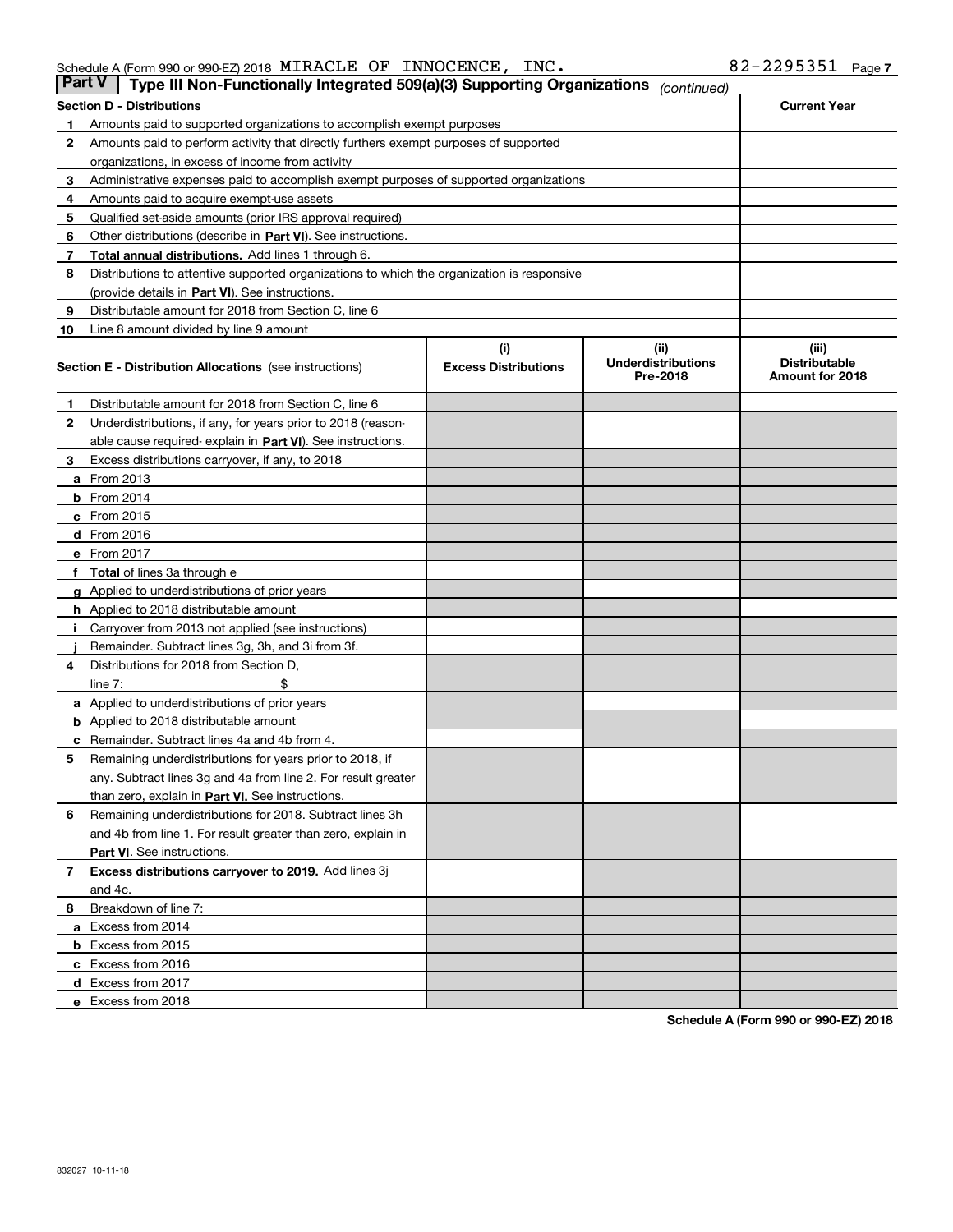|                | Schedule A (Form 990 or 990-EZ) 2018 MIRACLE OF INNOCENCE, INC. |  |  | 82-2295351 Page 8                                                                                                                                                                                                                                                                                                                                                                                                                                                                                                                                                    |
|----------------|-----------------------------------------------------------------|--|--|----------------------------------------------------------------------------------------------------------------------------------------------------------------------------------------------------------------------------------------------------------------------------------------------------------------------------------------------------------------------------------------------------------------------------------------------------------------------------------------------------------------------------------------------------------------------|
| <b>Part VI</b> |                                                                 |  |  | Supplemental Information. Provide the explanations required by Part II, line 10; Part II, line 17a or 17b; Part III, line 12;<br>Part IV, Section A, lines 1, 2, 3b, 3c, 4b, 4c, 5a, 6, 9a, 9b, 9c, 11a, 11b, and 11c; Part IV, Section B, lines 1 and 2; Part IV, Section C,<br>line 1; Part IV, Section D, lines 2 and 3; Part IV, Section E, lines 1c, 2a, 2b, 3a, and 3b; Part V, line 1; Part V, Section B, line 1e; Part V,<br>Section D, lines 5, 6, and 8; and Part V, Section E, lines 2, 5, and 6. Also complete this part for any additional information. |
|                | (See instructions.)                                             |  |  |                                                                                                                                                                                                                                                                                                                                                                                                                                                                                                                                                                      |
|                |                                                                 |  |  |                                                                                                                                                                                                                                                                                                                                                                                                                                                                                                                                                                      |
|                |                                                                 |  |  |                                                                                                                                                                                                                                                                                                                                                                                                                                                                                                                                                                      |
|                |                                                                 |  |  |                                                                                                                                                                                                                                                                                                                                                                                                                                                                                                                                                                      |
|                |                                                                 |  |  |                                                                                                                                                                                                                                                                                                                                                                                                                                                                                                                                                                      |
|                |                                                                 |  |  |                                                                                                                                                                                                                                                                                                                                                                                                                                                                                                                                                                      |
|                |                                                                 |  |  |                                                                                                                                                                                                                                                                                                                                                                                                                                                                                                                                                                      |
|                |                                                                 |  |  |                                                                                                                                                                                                                                                                                                                                                                                                                                                                                                                                                                      |
|                |                                                                 |  |  |                                                                                                                                                                                                                                                                                                                                                                                                                                                                                                                                                                      |
|                |                                                                 |  |  |                                                                                                                                                                                                                                                                                                                                                                                                                                                                                                                                                                      |
|                |                                                                 |  |  |                                                                                                                                                                                                                                                                                                                                                                                                                                                                                                                                                                      |
|                |                                                                 |  |  |                                                                                                                                                                                                                                                                                                                                                                                                                                                                                                                                                                      |
|                |                                                                 |  |  |                                                                                                                                                                                                                                                                                                                                                                                                                                                                                                                                                                      |
|                |                                                                 |  |  |                                                                                                                                                                                                                                                                                                                                                                                                                                                                                                                                                                      |
|                |                                                                 |  |  |                                                                                                                                                                                                                                                                                                                                                                                                                                                                                                                                                                      |
|                |                                                                 |  |  |                                                                                                                                                                                                                                                                                                                                                                                                                                                                                                                                                                      |
|                |                                                                 |  |  |                                                                                                                                                                                                                                                                                                                                                                                                                                                                                                                                                                      |
|                |                                                                 |  |  |                                                                                                                                                                                                                                                                                                                                                                                                                                                                                                                                                                      |
|                |                                                                 |  |  |                                                                                                                                                                                                                                                                                                                                                                                                                                                                                                                                                                      |
|                |                                                                 |  |  |                                                                                                                                                                                                                                                                                                                                                                                                                                                                                                                                                                      |
|                |                                                                 |  |  |                                                                                                                                                                                                                                                                                                                                                                                                                                                                                                                                                                      |
|                |                                                                 |  |  |                                                                                                                                                                                                                                                                                                                                                                                                                                                                                                                                                                      |
|                |                                                                 |  |  |                                                                                                                                                                                                                                                                                                                                                                                                                                                                                                                                                                      |
|                |                                                                 |  |  |                                                                                                                                                                                                                                                                                                                                                                                                                                                                                                                                                                      |
|                |                                                                 |  |  |                                                                                                                                                                                                                                                                                                                                                                                                                                                                                                                                                                      |
|                |                                                                 |  |  |                                                                                                                                                                                                                                                                                                                                                                                                                                                                                                                                                                      |
|                |                                                                 |  |  |                                                                                                                                                                                                                                                                                                                                                                                                                                                                                                                                                                      |
|                |                                                                 |  |  |                                                                                                                                                                                                                                                                                                                                                                                                                                                                                                                                                                      |
|                |                                                                 |  |  |                                                                                                                                                                                                                                                                                                                                                                                                                                                                                                                                                                      |
|                |                                                                 |  |  |                                                                                                                                                                                                                                                                                                                                                                                                                                                                                                                                                                      |
|                |                                                                 |  |  |                                                                                                                                                                                                                                                                                                                                                                                                                                                                                                                                                                      |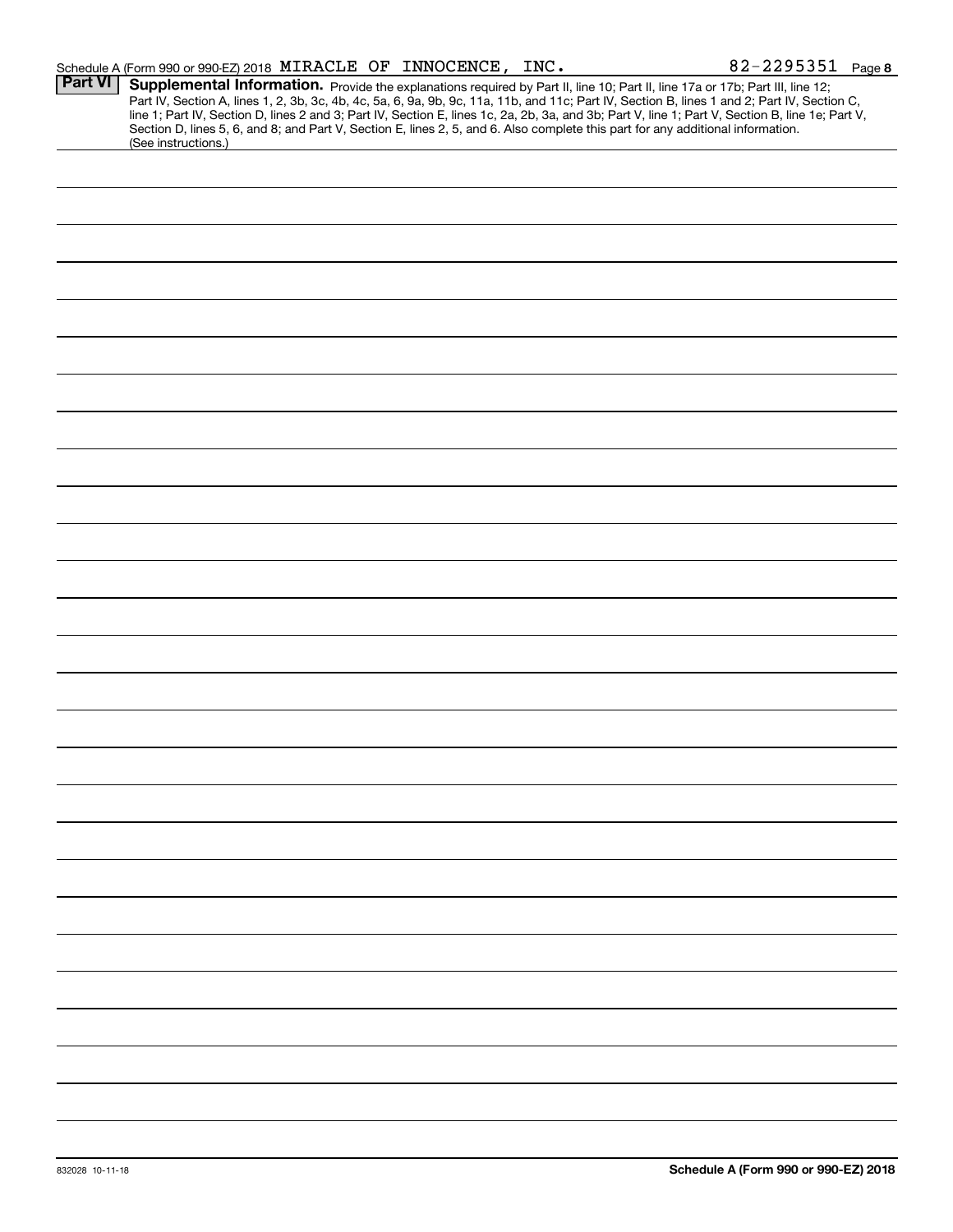Department of the Treasury Internal Revenue Service **(Form 990, 990-EZ, or 990-PF)**

Name of the organization

# **Schedule B Schedule of Contributors**

**| Attach to Form 990, Form 990-EZ, or Form 990-PF. | Go to www.irs.gov/Form990 for the latest information.** OMB No. 1545-0047

**2018**

**Employer identification number**

|                                       | MIRACLE OF INNOCENCE, INC.                                                         | 82-2295351 |
|---------------------------------------|------------------------------------------------------------------------------------|------------|
| <b>Organization type (check one):</b> |                                                                                    |            |
| Filers of:                            | Section:                                                                           |            |
| Form 990 or 990-EZ                    | $\lfloor x \rfloor$ 501(c)( 3) (enter number) organization                         |            |
|                                       | $4947(a)(1)$ nonexempt charitable trust <b>not</b> treated as a private foundation |            |
|                                       | 527 political organization                                                         |            |
| Form 990-PF                           | 501(c)(3) exempt private foundation                                                |            |
|                                       | 4947(a)(1) nonexempt charitable trust treated as a private foundation              |            |
|                                       | 501(c)(3) taxable private foundation                                               |            |

Check if your organization is covered by the **General Rule** or a **Special Rule. Note:**  Only a section 501(c)(7), (8), or (10) organization can check boxes for both the General Rule and a Special Rule. See instructions.

### **General Rule**

 $\boxed{\textbf{X}}$  For an organization filing Form 990, 990-EZ, or 990-PF that received, during the year, contributions totaling \$5,000 or more (in money or property) from any one contributor. Complete Parts I and II. See instructions for determining a contributor's total contributions.

#### **Special Rules**

| For an organization described in section 501(c)(3) filing Form 990 or 990-EZ that met the 33 1/3% support test of the regulations under               |
|-------------------------------------------------------------------------------------------------------------------------------------------------------|
| sections 509(a)(1) and 170(b)(1)(A)(vi), that checked Schedule A (Form 990 or 990-EZ), Part II, line 13, 16a, or 16b, and that received from          |
| any one contributor, during the year, total contributions of the greater of (1) \$5,000; or (2) 2% of the amount on (i) Form 990, Part VIII, line 1h; |
| or (ii) Form 990-EZ, line 1. Complete Parts I and II.                                                                                                 |

year, total contributions of more than \$1,000 *exclusively* for religious, charitable, scientific, literary, or educational purposes, or for the For an organization described in section 501(c)(7), (8), or (10) filing Form 990 or 990-EZ that received from any one contributor, during the prevention of cruelty to children or animals. Complete Parts I (entering "N/A" in column (b) instead of the contributor name and address), II, and III.  $\mathcal{L}^{\text{max}}$ 

purpose. Don't complete any of the parts unless the **General Rule** applies to this organization because it received *nonexclusively* year, contributions <sub>exclusively</sub> for religious, charitable, etc., purposes, but no such contributions totaled more than \$1,000. If this box is checked, enter here the total contributions that were received during the year for an  $\;$ exclusively religious, charitable, etc., For an organization described in section 501(c)(7), (8), or (10) filing Form 990 or 990-EZ that received from any one contributor, during the religious, charitable, etc., contributions totaling \$5,000 or more during the year  $\Box$ — $\Box$  =  $\Box$  $\mathcal{L}^{\text{max}}$ 

**Caution:**  An organization that isn't covered by the General Rule and/or the Special Rules doesn't file Schedule B (Form 990, 990-EZ, or 990-PF),  **must** but it answer "No" on Part IV, line 2, of its Form 990; or check the box on line H of its Form 990-EZ or on its Form 990-PF, Part I, line 2, to certify that it doesn't meet the filing requirements of Schedule B (Form 990, 990-EZ, or 990-PF).

**For Paperwork Reduction Act Notice, see the instructions for Form 990, 990-EZ, or 990-PF. Schedule B (Form 990, 990-EZ, or 990-PF) (2018)** LHA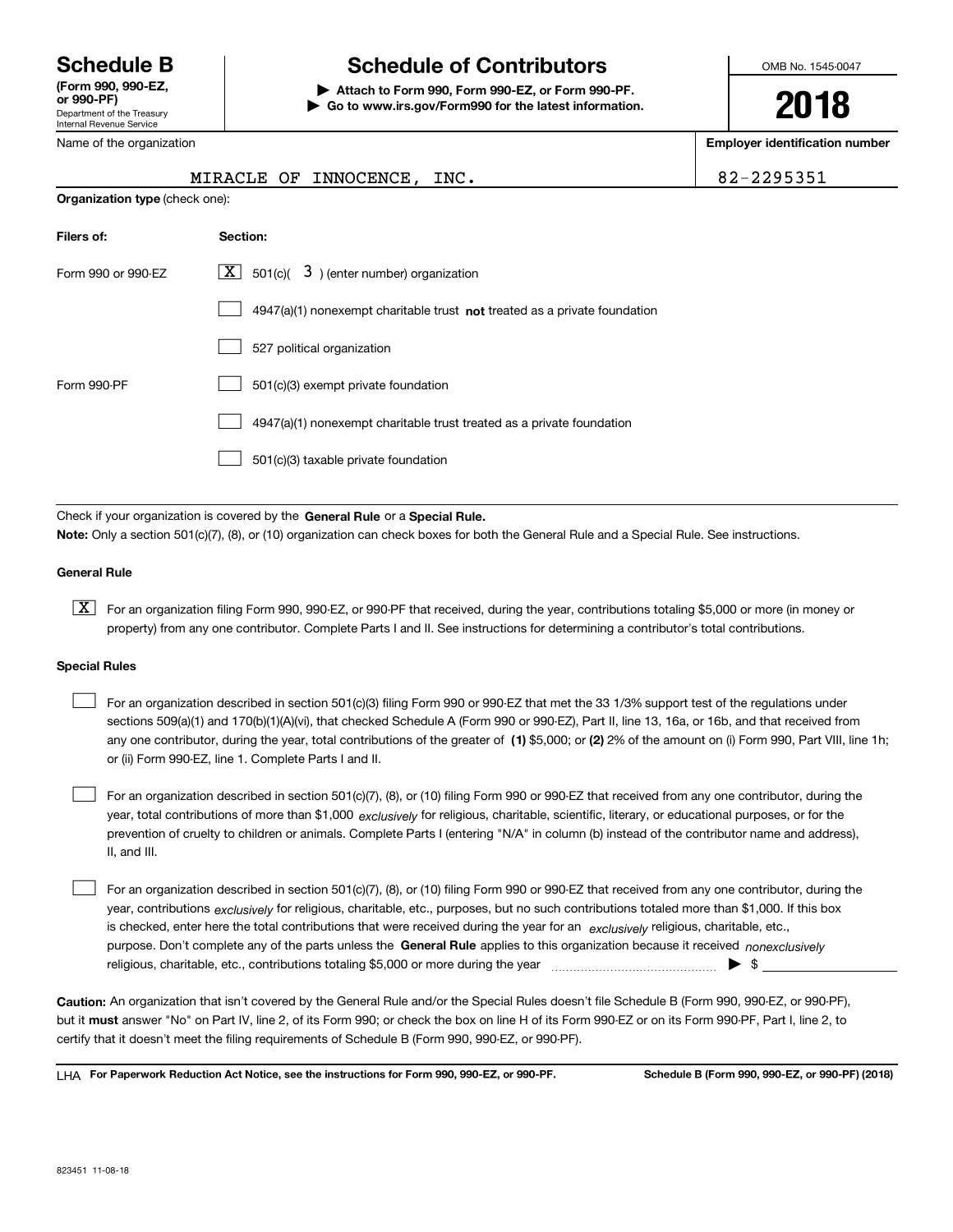### Schedule B (Form 990, 990-EZ, or 990-PF) (2018)  $P_0 = 2$

Name of organization

**Employer identification number**

**(a)No.(b)Name, address, and ZIP + 4 (c)Total contributions (d)Type of contribution PersonPayrollNoncash (a)No.(b)Name, address, and ZIP + 4 (c)Total contributions (d)Type of contribution PersonPayrollNoncash (a)No.(b)Name, address, and ZIP + 4 (c)Total contributions (d) Type of contribution PersonPayrollNoncash (a)No.(b)Name, address, and ZIP + 4 (c) Total contributions (d)Type of contribution PersonPayrollNoncash (a)No.(b)Name, address, and ZIP + 4 (c)Total contributions (d)Type of contribution PersonPayrollNoncash (a)No.(b)Name, address, and ZIP + 4 (c)Total contributions (d)Type of contribution PersonPayrollNoncash Contributors** (see instructions). Use duplicate copies of Part I if additional space is needed. \$(Complete Part II for noncash contributions.) \$(Complete Part II for noncash contributions.) \$(Complete Part II for noncash contributions.) \$(Complete Part II for noncash contributions.) \$(Complete Part II for noncash contributions.)  $$$ (Complete Part II for noncash contributions.) **2Page 2**<br>
Iame of organization<br> **2Part I Contributors** (see instructions). Use duplicate copies of Part I if additional space is needed.<br> **2Part I Contributors** (see instructions). Use duplicate copies of Part I if ad  $\lceil \text{X} \rceil$  $\mathcal{L}^{\text{max}}$  $\mathcal{L}^{\text{max}}$  $\boxed{\text{X}}$  $\mathcal{L}^{\text{max}}$  $\mathcal{L}^{\text{max}}$  $\lceil \text{X} \rceil$  $\mathcal{L}^{\text{max}}$  $\mathcal{L}^{\text{max}}$  $|X|$  $\mathcal{L}^{\text{max}}$  $\mathcal{L}^{\text{max}}$  $|X|$  $\mathcal{L}^{\text{max}}$  $\mathcal{L}^{\text{max}}$  $\boxed{\text{X}}$  $\mathcal{L}^{\text{max}}$  $\mathcal{L}^{\text{max}}$ 1 X ADAM J HAMILTON 5,000. 3420 W 193RD STREET STILWELL, KS 66085 2 X CLINICAL RESEARCH CONSULTANTS 5,000. 3930 WASHINGTON STREET KANSAS CITY, MO 64111 3 X FOUNDATION - CLUNE FAMILY FOUNDATION 5,000. GREATER KANSAS CITY COMMUNITY 1055 BROADWAY BLVD, SUITE 130 KANSAS CITY, MO 64105 4 X MICHAEL A AND PATRICIA JEFFERIES 10,000. 14933 CHADWICK LEEWOOD, KS 66224-3958 5 X JOHN RESTIVO 15,000. 7865 90TH AVE VEROBEACH, FL 32967  $\begin{array}{|c|c|c|c|c|}\hline \text{6} & \text{HOC INDUSTRIES}, & \text{INC} & \text{2} & \text{2} & \text{2} & \text{2} & \text{2} & \text{2} & \text{2} & \text{2} & \text{2} & \text{2} & \text{2} & \text{2} & \text{2} & \text{2} & \text{2} & \text{2} & \text{2} & \text{2} & \text{2} & \text{2} & \text{2} & \text{2} & \text{2} & \text{2} & \text{2} & \text{2} & \text{2} & \text{2} & \text{2} & \text{2} &$ 5,000. 3511 N OHIO STREET WICHITA, KS 67219-3721 MIRACLE OF INNOCENCE, INC. Same and the set of the set of the set of the set of the set of the set of the set o

823452 11-08-18 **Schedule B (Form 990, 990-EZ, or 990-PF) (2018)**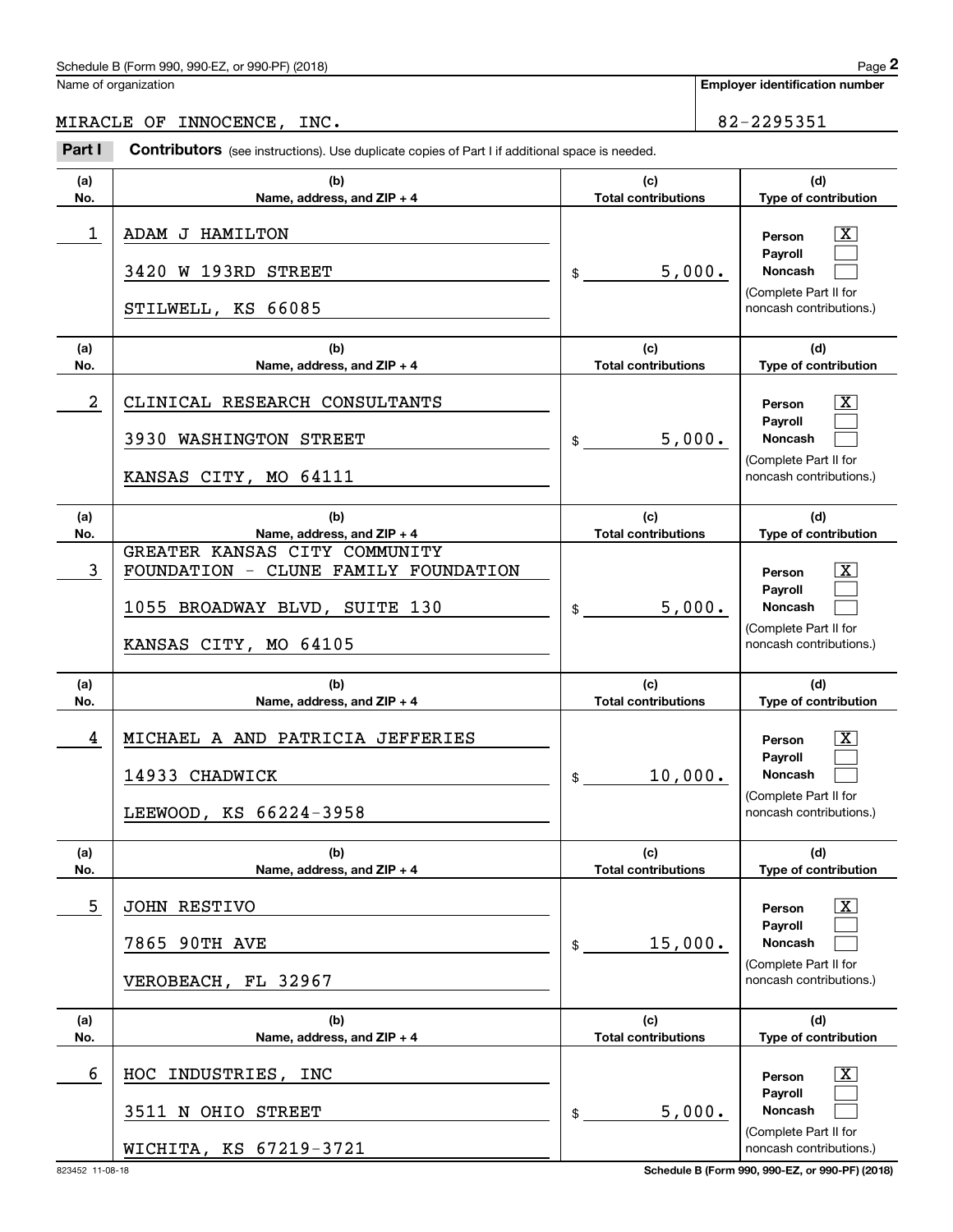### Schedule B (Form 990, 990-EZ, or 990-PF) (2018) **Page 2** Page 1 and the state of the state of the state of the state of the state of the state of the state of the state of the state of the state of the state of the state o

Name of organization

**Employer identification number**

MIRACLE OF INNOCENCE, INC. SALL AND SERVICE RESERVE AND SERVICE RESERVE AND MODEL AND SERVICE RESERVE AND SERVE

**(a)No.(b)Name, address, and ZIP + 4 (c)Total contributions (d)Type of contribution PersonPayrollNoncash (a)No.(b)Name, address, and ZIP + 4 (c)Total contributions (d)Type of contribution PersonPayrollNoncash (a)No.(b)Name, address, and ZIP + 4 (c)Total contributions (d)Type of contribution PersonPayrollNoncash (a) No.(b)Name, address, and ZIP + 4 (c) Total contributions (d) Type of contribution PersonPayrollNoncash(a) No.(b)Name, address, and ZIP + 4 (c) Total contributions (d) Type of contribution PersonPayrollNoncash (a) No.(b)Name, address, and ZIP + 4 (c) Total contributions (d)Type of contribution PersonPayrollNoncash Contributors** (see instructions). Use duplicate copies of Part I if additional space is needed. \$(Complete Part II for noncash contributions.) \$(Complete Part II for noncash contributions.) \$(Complete Part II for noncash contributions.) \$(Complete Part II for noncash contributions.) \$(Complete Part II for noncash contributions.) \$(Complete Part II for noncash contributions.) **2Page 2**<br>
Iame of organization<br> **2Part I Contributors** (see instructions). Use duplicate copies of Part I if additional space is needed.<br> **2Part I Contributors** (see instructions). Use duplicate copies of Part I if ad  $\lceil \text{X} \rceil$  $\mathcal{L}^{\text{max}}$  $\mathcal{L}^{\text{max}}$  $\mathcal{L}^{\text{max}}$  $\mathcal{L}^{\text{max}}$  $\mathcal{L}^{\text{max}}$  $\mathcal{L}^{\text{max}}$  $\mathcal{L}^{\text{max}}$  $\mathcal{L}^{\text{max}}$  $\mathcal{L}^{\text{max}}$  $\mathcal{L}^{\text{max}}$  $\mathcal{L}^{\text{max}}$  $\mathcal{L}^{\text{max}}$  $\mathcal{L}^{\text{max}}$  $\mathcal{L}^{\text{max}}$  $\mathcal{L}^{\text{max}}$  $\mathcal{L}^{\text{max}}$  $\mathcal{L}^{\text{max}}$ T BARRY WOOD SAND SERVICE SERVICE SERVICE SERVICE SERVICE SERVICE SERVICE SERVICE SERVICE SERVICE SERVICE SERVICE SERVICE SERVICE SERVICE SERVICE SERVICE SERVICE SERVICE SERVICE SERVICE SERVICE SERVICE SERVICE SERVICE SERV 5,000. 6204 W 127TH TERRACE OVERLAND PARK, KS 66209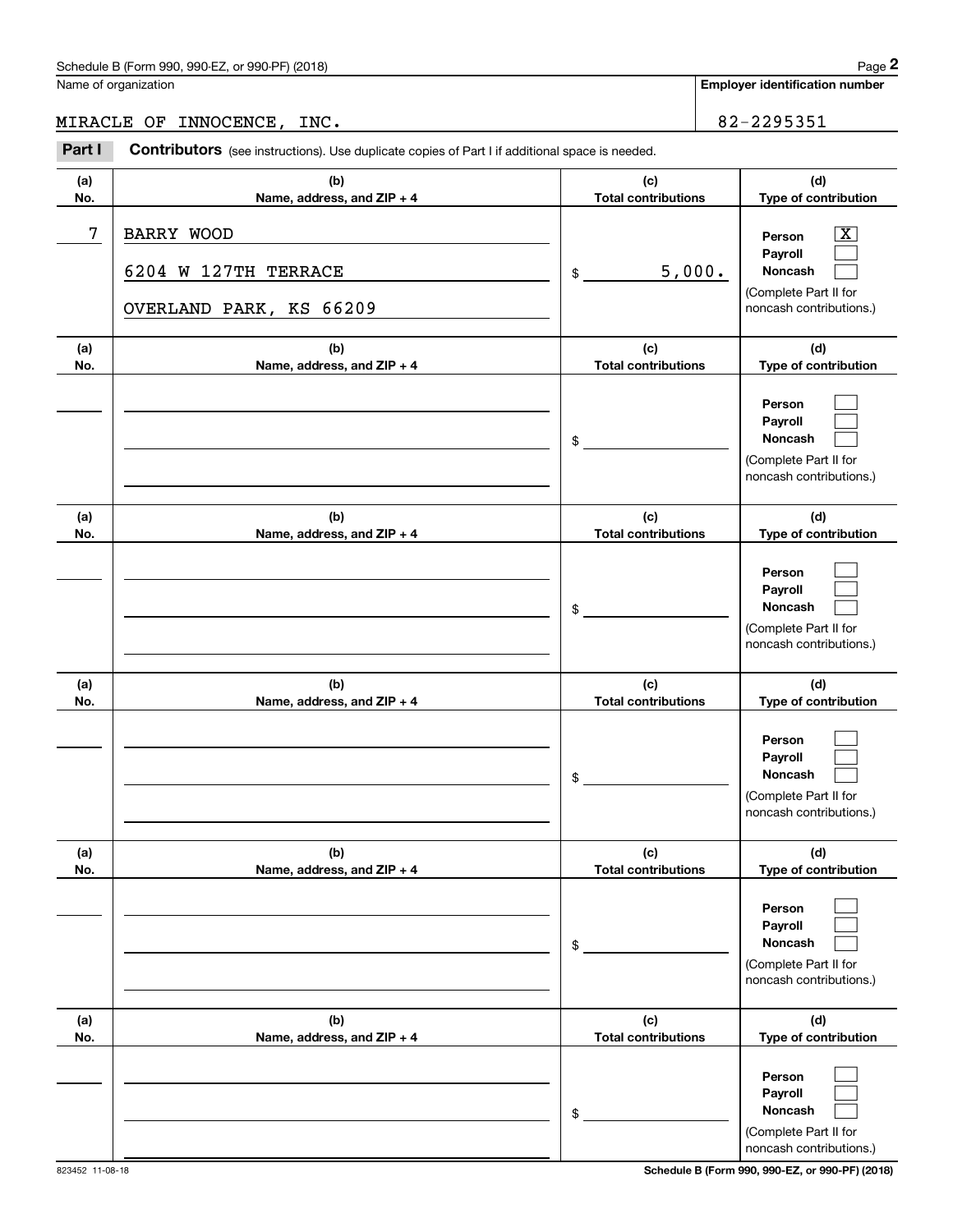Name of organization

**Employer identification number**

MIRACLE OF INNOCENCE, INC. 82-2295351

Chedule B (Form 990, 990-EZ, or 990-PF) (2018)<br> **2 Alame of organization**<br> **32 – 2295351**<br> **12 Part II if additional space is needed.**<br> **32 – 2295351**<br>
Part II **Noncash Property** (see instructions). Use duplicate copies of

| (a)<br>No.<br>from<br>Part I | (b)<br>Description of noncash property given | (c)<br>FMV (or estimate)<br>(See instructions.) | (d)<br>Date received |
|------------------------------|----------------------------------------------|-------------------------------------------------|----------------------|
|                              |                                              | $\frac{1}{2}$                                   |                      |
| (a)<br>No.<br>from<br>Part I | (b)<br>Description of noncash property given | (c)<br>FMV (or estimate)<br>(See instructions.) | (d)<br>Date received |
|                              |                                              | $\frac{1}{2}$                                   |                      |
| (a)<br>No.<br>from<br>Part I | (b)<br>Description of noncash property given | (c)<br>FMV (or estimate)<br>(See instructions.) | (d)<br>Date received |
|                              |                                              | $\frac{1}{2}$                                   |                      |
| (a)<br>No.<br>from<br>Part I | (b)<br>Description of noncash property given | (c)<br>FMV (or estimate)<br>(See instructions.) | (d)<br>Date received |
|                              |                                              | \$                                              |                      |
| (a)<br>No.<br>from<br>Part I | (b)<br>Description of noncash property given | (c)<br>FMV (or estimate)<br>(See instructions.) | (d)<br>Date received |
|                              |                                              | $\,$                                            |                      |
| (a)<br>No.<br>from<br>Part I | (b)<br>Description of noncash property given | (c)<br>FMV (or estimate)<br>(See instructions.) | (d)<br>Date received |
|                              |                                              | \$                                              |                      |

823453 11-08-18 **Schedule B (Form 990, 990-EZ, or 990-PF) (2018)**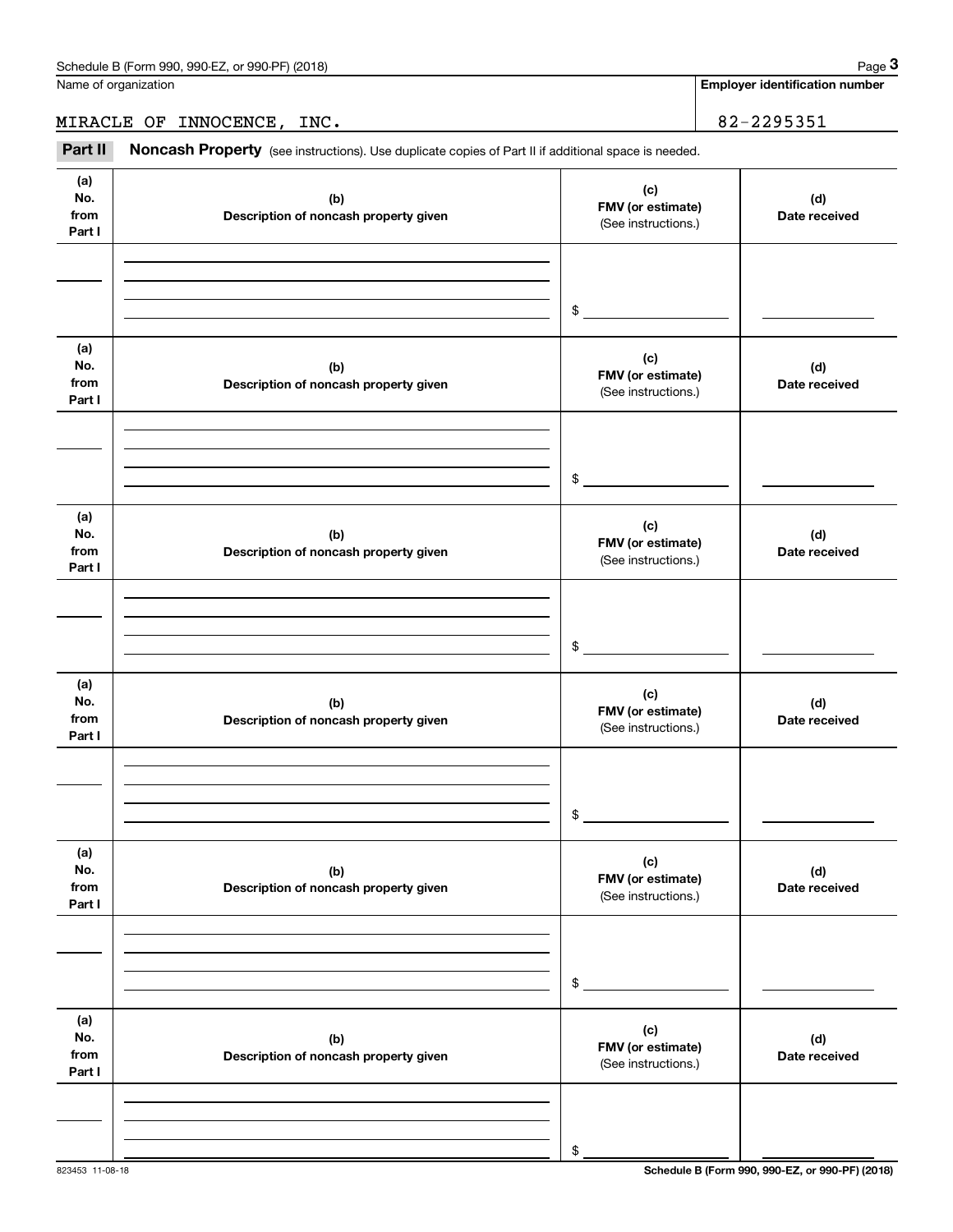|                           | Schedule B (Form 990, 990-EZ, or 990-PF) (2018)                                                                                                                                                                                                                            |                      | Page 4                                                                                                                                                         |  |  |  |  |  |  |
|---------------------------|----------------------------------------------------------------------------------------------------------------------------------------------------------------------------------------------------------------------------------------------------------------------------|----------------------|----------------------------------------------------------------------------------------------------------------------------------------------------------------|--|--|--|--|--|--|
|                           | Name of organization                                                                                                                                                                                                                                                       |                      | <b>Employer identification number</b>                                                                                                                          |  |  |  |  |  |  |
|                           | MIRACLE OF INNOCENCE, INC.                                                                                                                                                                                                                                                 |                      | 82-2295351                                                                                                                                                     |  |  |  |  |  |  |
| Part III                  |                                                                                                                                                                                                                                                                            |                      | Exclusively religious, charitable, etc., contributions to organizations described in section 501(c)(7), (8), or (10) that total more than \$1,000 for the year |  |  |  |  |  |  |
|                           | from any one contributor. Complete columns (a) through (e) and the following line entry. For organizations<br>completing Part III, enter the total of exclusively religious, charitable, etc., contributions of \$1,000 or less for the year. (Enter this info. once.) \\$ |                      |                                                                                                                                                                |  |  |  |  |  |  |
|                           | Use duplicate copies of Part III if additional space is needed.                                                                                                                                                                                                            |                      |                                                                                                                                                                |  |  |  |  |  |  |
| (a) No.<br>from           | (b) Purpose of gift                                                                                                                                                                                                                                                        | (c) Use of gift      | (d) Description of how gift is held                                                                                                                            |  |  |  |  |  |  |
| Part I                    |                                                                                                                                                                                                                                                                            |                      |                                                                                                                                                                |  |  |  |  |  |  |
|                           |                                                                                                                                                                                                                                                                            |                      |                                                                                                                                                                |  |  |  |  |  |  |
|                           |                                                                                                                                                                                                                                                                            |                      |                                                                                                                                                                |  |  |  |  |  |  |
|                           |                                                                                                                                                                                                                                                                            |                      |                                                                                                                                                                |  |  |  |  |  |  |
|                           |                                                                                                                                                                                                                                                                            | (e) Transfer of gift |                                                                                                                                                                |  |  |  |  |  |  |
|                           | Transferee's name, address, and ZIP + 4                                                                                                                                                                                                                                    |                      | Relationship of transferor to transferee                                                                                                                       |  |  |  |  |  |  |
|                           |                                                                                                                                                                                                                                                                            |                      |                                                                                                                                                                |  |  |  |  |  |  |
|                           |                                                                                                                                                                                                                                                                            |                      |                                                                                                                                                                |  |  |  |  |  |  |
|                           |                                                                                                                                                                                                                                                                            |                      |                                                                                                                                                                |  |  |  |  |  |  |
| (a) No.<br>from           | (b) Purpose of gift                                                                                                                                                                                                                                                        | (c) Use of gift      | (d) Description of how gift is held                                                                                                                            |  |  |  |  |  |  |
| Part I                    |                                                                                                                                                                                                                                                                            |                      |                                                                                                                                                                |  |  |  |  |  |  |
|                           |                                                                                                                                                                                                                                                                            |                      |                                                                                                                                                                |  |  |  |  |  |  |
|                           |                                                                                                                                                                                                                                                                            |                      |                                                                                                                                                                |  |  |  |  |  |  |
|                           | (e) Transfer of gift                                                                                                                                                                                                                                                       |                      |                                                                                                                                                                |  |  |  |  |  |  |
|                           |                                                                                                                                                                                                                                                                            |                      |                                                                                                                                                                |  |  |  |  |  |  |
|                           | Transferee's name, address, and ZIP + 4                                                                                                                                                                                                                                    |                      | Relationship of transferor to transferee                                                                                                                       |  |  |  |  |  |  |
|                           |                                                                                                                                                                                                                                                                            |                      |                                                                                                                                                                |  |  |  |  |  |  |
|                           |                                                                                                                                                                                                                                                                            |                      |                                                                                                                                                                |  |  |  |  |  |  |
|                           |                                                                                                                                                                                                                                                                            |                      |                                                                                                                                                                |  |  |  |  |  |  |
| (a) No.<br>from<br>Part I | (b) Purpose of gift                                                                                                                                                                                                                                                        | (c) Use of gift      | (d) Description of how gift is held                                                                                                                            |  |  |  |  |  |  |
|                           |                                                                                                                                                                                                                                                                            |                      |                                                                                                                                                                |  |  |  |  |  |  |
|                           |                                                                                                                                                                                                                                                                            |                      |                                                                                                                                                                |  |  |  |  |  |  |
|                           |                                                                                                                                                                                                                                                                            |                      |                                                                                                                                                                |  |  |  |  |  |  |
|                           | (e) Transfer of gift                                                                                                                                                                                                                                                       |                      |                                                                                                                                                                |  |  |  |  |  |  |
|                           |                                                                                                                                                                                                                                                                            |                      |                                                                                                                                                                |  |  |  |  |  |  |
|                           | Transferee's name, address, and ZIP + 4                                                                                                                                                                                                                                    |                      | Relationship of transferor to transferee                                                                                                                       |  |  |  |  |  |  |
|                           |                                                                                                                                                                                                                                                                            |                      |                                                                                                                                                                |  |  |  |  |  |  |
|                           |                                                                                                                                                                                                                                                                            |                      |                                                                                                                                                                |  |  |  |  |  |  |
| (a) No.<br>from           |                                                                                                                                                                                                                                                                            |                      |                                                                                                                                                                |  |  |  |  |  |  |
| Part I                    | (b) Purpose of gift                                                                                                                                                                                                                                                        | (c) Use of gift      | (d) Description of how gift is held                                                                                                                            |  |  |  |  |  |  |
|                           |                                                                                                                                                                                                                                                                            |                      |                                                                                                                                                                |  |  |  |  |  |  |
|                           |                                                                                                                                                                                                                                                                            |                      |                                                                                                                                                                |  |  |  |  |  |  |
|                           |                                                                                                                                                                                                                                                                            |                      |                                                                                                                                                                |  |  |  |  |  |  |
|                           | (e) Transfer of gift                                                                                                                                                                                                                                                       |                      |                                                                                                                                                                |  |  |  |  |  |  |
|                           |                                                                                                                                                                                                                                                                            |                      |                                                                                                                                                                |  |  |  |  |  |  |
|                           | Transferee's name, address, and $ZIP + 4$                                                                                                                                                                                                                                  |                      | Relationship of transferor to transferee                                                                                                                       |  |  |  |  |  |  |
|                           |                                                                                                                                                                                                                                                                            |                      |                                                                                                                                                                |  |  |  |  |  |  |
|                           |                                                                                                                                                                                                                                                                            |                      |                                                                                                                                                                |  |  |  |  |  |  |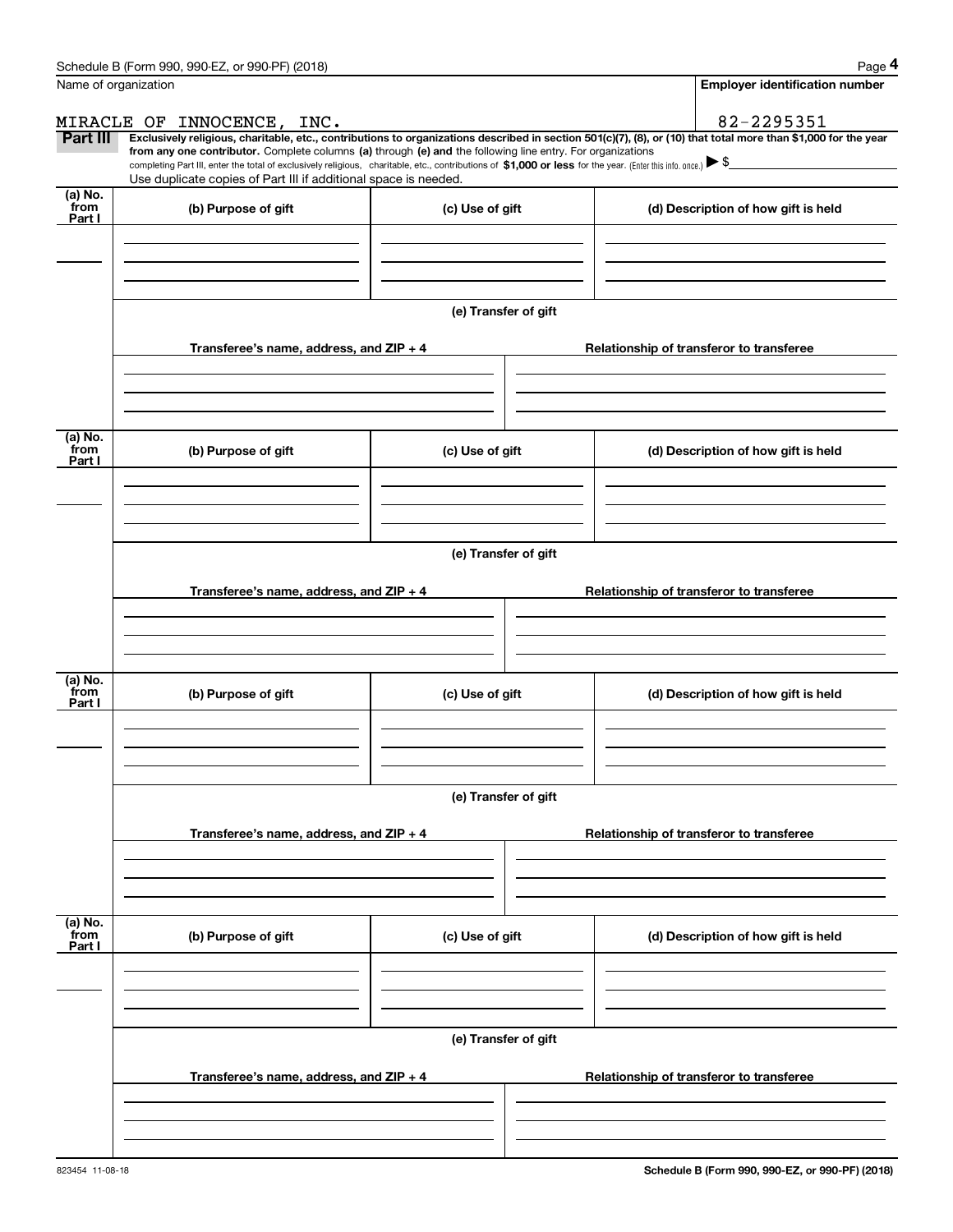| <b>SCHEDULE G</b>                                    |                                  | <b>Supplemental Information Regarding Fundraising or Gaming Activities</b>                                                                                          |                            |                         |                               |                                       |                                   |                 | OMB No. 1545-0047                     |  |
|------------------------------------------------------|----------------------------------|---------------------------------------------------------------------------------------------------------------------------------------------------------------------|----------------------------|-------------------------|-------------------------------|---------------------------------------|-----------------------------------|-----------------|---------------------------------------|--|
| (Form 990 or 990-EZ)                                 |                                  | Complete if the organization answered "Yes" on Form 990, Part IV, line 17, 18, or 19, or if the<br>organization entered more than \$15,000 on Form 990-EZ, line 6a. |                            |                         |                               |                                       |                                   |                 | 2018                                  |  |
| Department of the Treasury                           |                                  | Attach to Form 990 or Form 990-EZ.                                                                                                                                  |                            |                         |                               |                                       |                                   |                 | <b>Open to Public</b><br>Inspection   |  |
| Internal Revenue Service<br>Name of the organization |                                  | Go to www.irs.gov/Form990 for instructions and the latest information.                                                                                              |                            |                         |                               |                                       |                                   |                 | <b>Employer identification number</b> |  |
|                                                      |                                  | MIRACLE OF INNOCENCE, INC.                                                                                                                                          |                            |                         |                               |                                       |                                   | 82-2295351      |                                       |  |
| Part I                                               |                                  | Fundraising Activities. Complete if the organization answered "Yes" on Form 990, Part IV, line 17. Form 990-EZ filers are not                                       |                            |                         |                               |                                       |                                   |                 |                                       |  |
|                                                      | required to complete this part.  |                                                                                                                                                                     |                            |                         |                               |                                       |                                   |                 |                                       |  |
|                                                      |                                  | 1 Indicate whether the organization raised funds through any of the following activities. Check all that apply.                                                     |                            |                         |                               |                                       |                                   |                 |                                       |  |
| Mail solicitations<br>a                              |                                  | e                                                                                                                                                                   |                            |                         |                               | Solicitation of non-government grants |                                   |                 |                                       |  |
| b<br>Phone solicitations<br>c                        | Internet and email solicitations | f<br>g                                                                                                                                                              | Special fundraising events |                         |                               | Solicitation of government grants     |                                   |                 |                                       |  |
| In-person solicitations<br>d                         |                                  |                                                                                                                                                                     |                            |                         |                               |                                       |                                   |                 |                                       |  |
|                                                      |                                  | 2 a Did the organization have a written or oral agreement with any individual (including officers, directors, trustees, or                                          |                            |                         |                               |                                       |                                   |                 |                                       |  |
|                                                      |                                  | key employees listed in Form 990, Part VII) or entity in connection with professional fundraising services?                                                         |                            |                         |                               |                                       |                                   |                 | Yes<br>No                             |  |
|                                                      |                                  | <b>b</b> If "Yes," list the 10 highest paid individuals or entities (fundraisers) pursuant to agreements under which the fundraiser is to be                        |                            |                         |                               |                                       |                                   |                 |                                       |  |
| compensated at least \$5,000 by the organization.    |                                  |                                                                                                                                                                     |                            |                         |                               |                                       |                                   |                 |                                       |  |
| (i) Name and address of individual                   |                                  |                                                                                                                                                                     |                            | (iii) Did<br>fundraiser |                               | (iv) Gross receipts                   |                                   | (v) Amount paid | (vi) Amount paid                      |  |
| or entity (fundraiser)                               |                                  | (ii) Activity                                                                                                                                                       |                            |                         | have custody<br>or control of | from activity                         | to (or retained by)<br>fundraiser |                 | to (or retained by)<br>organization   |  |
|                                                      |                                  |                                                                                                                                                                     |                            | contributions?          |                               |                                       | listed in col. (i)                |                 |                                       |  |
|                                                      |                                  |                                                                                                                                                                     |                            | Yes                     | <b>No</b>                     |                                       |                                   |                 |                                       |  |
|                                                      |                                  |                                                                                                                                                                     |                            |                         |                               |                                       |                                   |                 |                                       |  |
|                                                      |                                  |                                                                                                                                                                     |                            |                         |                               |                                       |                                   |                 |                                       |  |
|                                                      |                                  |                                                                                                                                                                     |                            |                         |                               |                                       |                                   |                 |                                       |  |
|                                                      |                                  |                                                                                                                                                                     |                            |                         |                               |                                       |                                   |                 |                                       |  |
|                                                      |                                  |                                                                                                                                                                     |                            |                         |                               |                                       |                                   |                 |                                       |  |
|                                                      |                                  |                                                                                                                                                                     |                            |                         |                               |                                       |                                   |                 |                                       |  |
|                                                      |                                  |                                                                                                                                                                     |                            |                         |                               |                                       |                                   |                 |                                       |  |
|                                                      |                                  |                                                                                                                                                                     |                            |                         |                               |                                       |                                   |                 |                                       |  |
|                                                      |                                  |                                                                                                                                                                     |                            |                         |                               |                                       |                                   |                 |                                       |  |
|                                                      |                                  |                                                                                                                                                                     |                            |                         |                               |                                       |                                   |                 |                                       |  |
|                                                      |                                  |                                                                                                                                                                     |                            |                         |                               |                                       |                                   |                 |                                       |  |
|                                                      |                                  |                                                                                                                                                                     |                            |                         |                               |                                       |                                   |                 |                                       |  |
|                                                      |                                  |                                                                                                                                                                     |                            |                         |                               |                                       |                                   |                 |                                       |  |
|                                                      |                                  |                                                                                                                                                                     |                            |                         |                               |                                       |                                   |                 |                                       |  |
|                                                      |                                  |                                                                                                                                                                     |                            |                         |                               |                                       |                                   |                 |                                       |  |
|                                                      |                                  |                                                                                                                                                                     |                            |                         |                               |                                       |                                   |                 |                                       |  |
| Total                                                |                                  |                                                                                                                                                                     |                            |                         |                               |                                       |                                   |                 |                                       |  |
|                                                      |                                  | 3 List all states in which the organization is registered or licensed to solicit contributions or has been notified it is exempt from registration                  |                            |                         |                               |                                       |                                   |                 |                                       |  |
| or licensing                                         |                                  |                                                                                                                                                                     |                            |                         |                               |                                       |                                   |                 |                                       |  |
|                                                      |                                  |                                                                                                                                                                     |                            |                         |                               |                                       |                                   |                 |                                       |  |
|                                                      |                                  |                                                                                                                                                                     |                            |                         |                               |                                       |                                   |                 |                                       |  |
|                                                      |                                  |                                                                                                                                                                     |                            |                         |                               |                                       |                                   |                 |                                       |  |
|                                                      |                                  |                                                                                                                                                                     |                            |                         |                               |                                       |                                   |                 |                                       |  |

LHA For Paperwork Reduction Act Notice, see the Instructions for Form 990 or 990-EZ. Schedule G (Form 990 or 990-EZ) 2018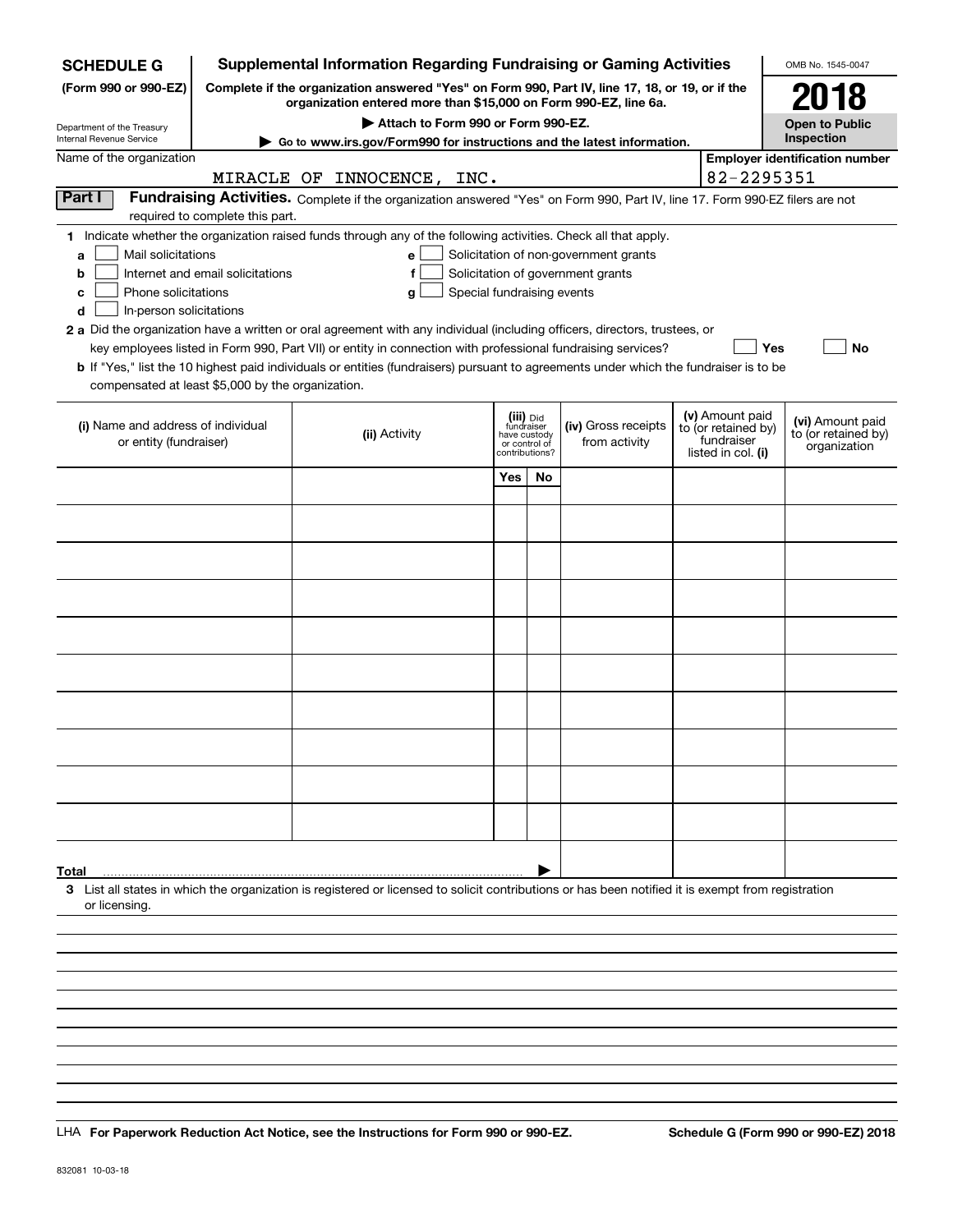| Schedule G (Form 990 or 990-EZ) 2018 MIRACLE OF INNOCENCE, |  | INC. | $82 - 2295351$ Page 2 |  |
|------------------------------------------------------------|--|------|-----------------------|--|
|                                                            |  |      |                       |  |

**Part II** | Fundraising Events. Complete if the organization answered "Yes" on Form 990, Part IV, line 18, or reported more than \$15,000

|                 |          | of fundraising event contributions and gross income on Form 990-EZ, lines 1 and 6b. List events with gross receipts greater than \$5,000. |                             |                                                  |                  |                                                     |
|-----------------|----------|-------------------------------------------------------------------------------------------------------------------------------------------|-----------------------------|--------------------------------------------------|------------------|-----------------------------------------------------|
|                 |          |                                                                                                                                           | (a) Event #1                | $(b)$ Event #2                                   | (c) Other events | (d) Total events                                    |
|                 |          |                                                                                                                                           |                             |                                                  | <b>NONE</b>      | (add col. (a) through                               |
|                 |          |                                                                                                                                           | DINNER GALA<br>(event type) |                                                  | (total number)   | col. (c)                                            |
|                 |          |                                                                                                                                           |                             | (event type)                                     |                  |                                                     |
| Revenue         |          |                                                                                                                                           | 175,309.                    |                                                  |                  | 175,309.                                            |
|                 |          |                                                                                                                                           |                             |                                                  |                  |                                                     |
|                 |          |                                                                                                                                           | 175,309.                    |                                                  |                  | 175,309.                                            |
|                 |          |                                                                                                                                           |                             |                                                  |                  |                                                     |
|                 |          | 3 Gross income (line 1 minus line 2)                                                                                                      |                             |                                                  |                  |                                                     |
|                 |          |                                                                                                                                           |                             |                                                  |                  |                                                     |
|                 |          |                                                                                                                                           |                             |                                                  |                  |                                                     |
|                 |          |                                                                                                                                           |                             |                                                  |                  |                                                     |
|                 | 5        |                                                                                                                                           |                             |                                                  |                  |                                                     |
|                 |          |                                                                                                                                           |                             |                                                  |                  |                                                     |
| Direct Expenses |          |                                                                                                                                           |                             |                                                  |                  |                                                     |
|                 |          |                                                                                                                                           |                             |                                                  |                  |                                                     |
|                 |          |                                                                                                                                           |                             |                                                  |                  |                                                     |
|                 | 8        |                                                                                                                                           |                             |                                                  |                  |                                                     |
|                 | 9        |                                                                                                                                           |                             |                                                  |                  |                                                     |
|                 | 10       | Direct expense summary. Add lines 4 through 9 in column (d)                                                                               |                             |                                                  |                  |                                                     |
|                 |          |                                                                                                                                           |                             |                                                  |                  |                                                     |
|                 | Part III | Gaming. Complete if the organization answered "Yes" on Form 990, Part IV, line 19, or reported more than                                  |                             |                                                  |                  |                                                     |
|                 |          | \$15,000 on Form 990-EZ, line 6a.                                                                                                         |                             |                                                  |                  |                                                     |
|                 |          |                                                                                                                                           | (a) Bingo                   | (b) Pull tabs/instant<br>bingo/progressive bingo | (c) Other gaming | (d) Total gaming (add<br>col. (a) through col. (c)) |
| Revenue         |          |                                                                                                                                           |                             |                                                  |                  |                                                     |
|                 |          |                                                                                                                                           |                             |                                                  |                  |                                                     |
|                 |          |                                                                                                                                           |                             |                                                  |                  |                                                     |
|                 |          |                                                                                                                                           |                             |                                                  |                  |                                                     |
|                 |          |                                                                                                                                           |                             |                                                  |                  |                                                     |
| Direct Expenses |          |                                                                                                                                           |                             |                                                  |                  |                                                     |
|                 |          |                                                                                                                                           |                             |                                                  |                  |                                                     |
|                 |          |                                                                                                                                           |                             |                                                  |                  |                                                     |
|                 |          |                                                                                                                                           |                             |                                                  |                  |                                                     |
|                 |          | Other direct expenses                                                                                                                     |                             |                                                  |                  |                                                     |
|                 |          | 6 Volunteer labor                                                                                                                         | $\%$<br>Yes                 | Yes<br>%                                         | <b>Yes</b><br>%  |                                                     |
|                 |          |                                                                                                                                           | No                          | No                                               | No               |                                                     |
|                 | 7        | Direct expense summary. Add lines 2 through 5 in column (d)                                                                               |                             |                                                  |                  |                                                     |
|                 |          |                                                                                                                                           |                             |                                                  |                  |                                                     |
|                 | 8        |                                                                                                                                           |                             |                                                  |                  |                                                     |
|                 |          |                                                                                                                                           |                             |                                                  |                  |                                                     |
| 9               |          | Enter the state(s) in which the organization conducts gaming activities:                                                                  |                             |                                                  |                  |                                                     |
|                 |          |                                                                                                                                           |                             |                                                  |                  | Yes<br>No                                           |
|                 |          | <b>b</b> If "No," explain:                                                                                                                |                             |                                                  |                  |                                                     |
|                 |          |                                                                                                                                           |                             |                                                  |                  |                                                     |
|                 |          | 10a Were any of the organization's gaming licenses revoked, suspended, or terminated during the tax year?                                 |                             |                                                  |                  | <b>Yes</b><br>No                                    |
|                 |          |                                                                                                                                           |                             |                                                  |                  |                                                     |

**b** If "Yes," explain: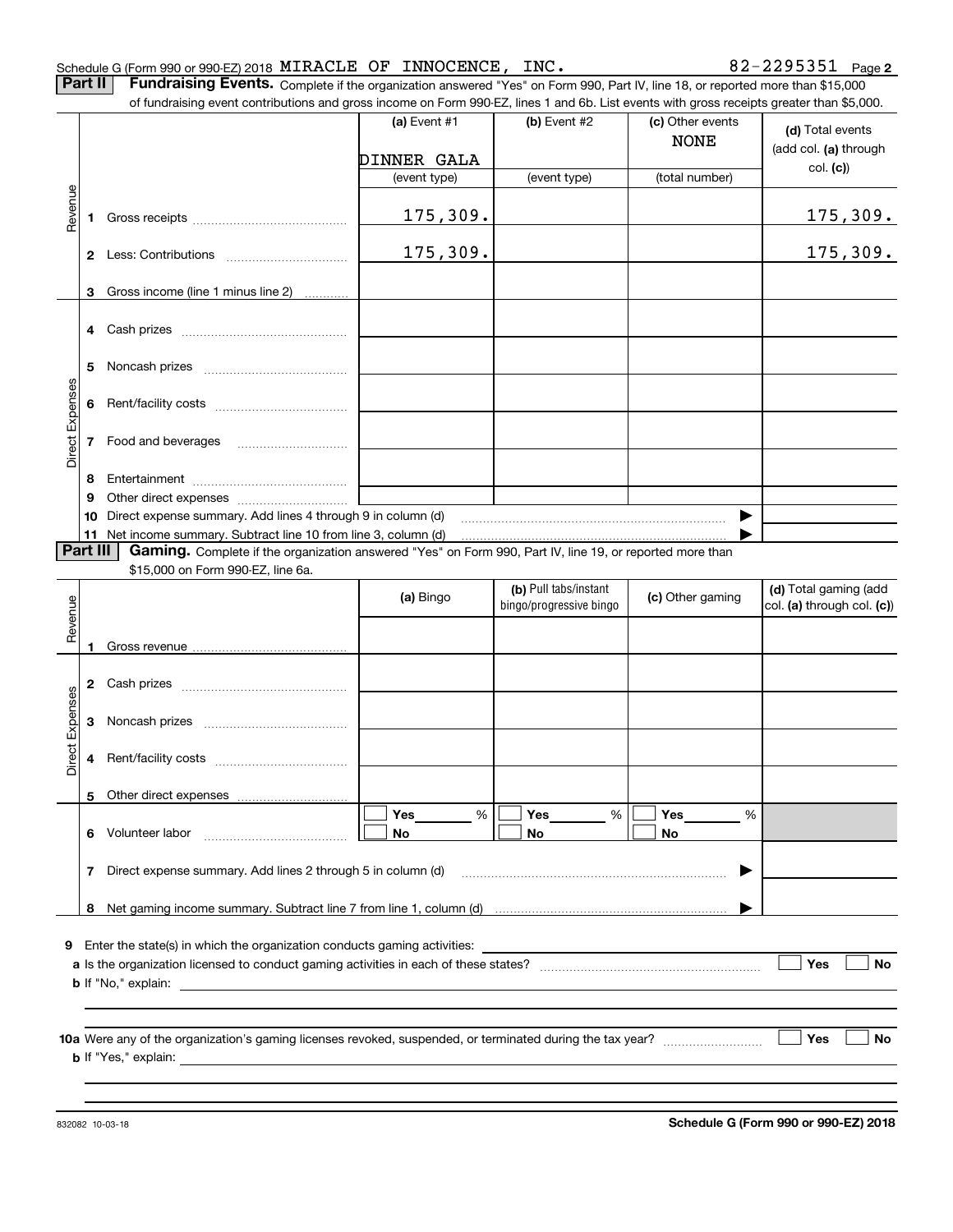|    | Schedule G (Form 990 or 990-EZ) 2018 MIRACLE OF INNOCENCE, INC.                                                                                                                                                                                                                                                                                                                                  | 82-2295351      | Page 3 |
|----|--------------------------------------------------------------------------------------------------------------------------------------------------------------------------------------------------------------------------------------------------------------------------------------------------------------------------------------------------------------------------------------------------|-----------------|--------|
|    |                                                                                                                                                                                                                                                                                                                                                                                                  | Yes             | No     |
|    | 12 Is the organization a grantor, beneficiary or trustee of a trust, or a member of a partnership or other entity formed                                                                                                                                                                                                                                                                         |                 |        |
|    |                                                                                                                                                                                                                                                                                                                                                                                                  | Yes             | No     |
|    | <b>13</b> Indicate the percentage of gaming activity conducted in:                                                                                                                                                                                                                                                                                                                               |                 |        |
|    |                                                                                                                                                                                                                                                                                                                                                                                                  | 13а             | %      |
|    | <b>b</b> An outside facility <i>www.communically.communically.communically.communically.communically.communically.communically.communically.communically.communically.communically.communically.communically.communically.communicall</i>                                                                                                                                                        | 13 <sub>b</sub> | %      |
|    | 14 Enter the name and address of the person who prepares the organization's gaming/special events books and records:                                                                                                                                                                                                                                                                             |                 |        |
|    | Name $\blacktriangleright$                                                                                                                                                                                                                                                                                                                                                                       |                 |        |
|    | <u>state and the state of the state of the state of the state of the state of the state of the state of the state of the state of the state of the state of the state of the state of the state of the state of the state of the</u><br>Address $\blacktriangleright$<br><u>some started and the started and the started and the started and the started and the started and the started and</u> |                 |        |
|    | 15a Does the organization have a contract with a third party from whom the organization receives gaming revenue?                                                                                                                                                                                                                                                                                 | Yes             | No     |
|    |                                                                                                                                                                                                                                                                                                                                                                                                  |                 |        |
|    |                                                                                                                                                                                                                                                                                                                                                                                                  |                 |        |
|    |                                                                                                                                                                                                                                                                                                                                                                                                  |                 |        |
|    | c If "Yes," enter name and address of the third party:                                                                                                                                                                                                                                                                                                                                           |                 |        |
|    | Name $\blacktriangleright$                                                                                                                                                                                                                                                                                                                                                                       |                 |        |
|    | Address $\blacktriangleright$                                                                                                                                                                                                                                                                                                                                                                    |                 |        |
| 16 | Gaming manager information:                                                                                                                                                                                                                                                                                                                                                                      |                 |        |
|    | Name $\blacktriangleright$                                                                                                                                                                                                                                                                                                                                                                       |                 |        |
|    | Gaming manager compensation > \$                                                                                                                                                                                                                                                                                                                                                                 |                 |        |
|    |                                                                                                                                                                                                                                                                                                                                                                                                  |                 |        |
|    | Description of services provided >                                                                                                                                                                                                                                                                                                                                                               |                 |        |
|    |                                                                                                                                                                                                                                                                                                                                                                                                  |                 |        |
|    |                                                                                                                                                                                                                                                                                                                                                                                                  |                 |        |
|    |                                                                                                                                                                                                                                                                                                                                                                                                  |                 |        |
|    | Director/officer<br>Employee<br>Independent contractor                                                                                                                                                                                                                                                                                                                                           |                 |        |
|    |                                                                                                                                                                                                                                                                                                                                                                                                  |                 |        |
| 17 | Mandatory distributions:                                                                                                                                                                                                                                                                                                                                                                         |                 |        |
|    | a Is the organization required under state law to make charitable distributions from the gaming proceeds to                                                                                                                                                                                                                                                                                      |                 |        |
|    | retain the state gaming license?                                                                                                                                                                                                                                                                                                                                                                 | $\Box$ Yes      |        |
|    | <b>b</b> Enter the amount of distributions required under state law to be distributed to other exempt organizations or spent in the                                                                                                                                                                                                                                                              |                 |        |
|    | organization's own exempt activities during the tax year $\triangleright$ \$                                                                                                                                                                                                                                                                                                                     |                 |        |
|    | <b>Part IV</b><br>Supplemental Information. Provide the explanations required by Part I, line 2b, columns (iii) and (v); and Part III, lines 9, 9b, 10b,                                                                                                                                                                                                                                         |                 |        |
|    | 15b, 15c, 16, and 17b, as applicable. Also provide any additional information. See instructions.                                                                                                                                                                                                                                                                                                 |                 |        |
|    |                                                                                                                                                                                                                                                                                                                                                                                                  |                 |        |
|    |                                                                                                                                                                                                                                                                                                                                                                                                  |                 |        |
|    |                                                                                                                                                                                                                                                                                                                                                                                                  |                 |        |
|    |                                                                                                                                                                                                                                                                                                                                                                                                  |                 |        |
|    |                                                                                                                                                                                                                                                                                                                                                                                                  |                 |        |
|    |                                                                                                                                                                                                                                                                                                                                                                                                  |                 |        |
|    |                                                                                                                                                                                                                                                                                                                                                                                                  |                 |        |
|    |                                                                                                                                                                                                                                                                                                                                                                                                  |                 |        |
|    |                                                                                                                                                                                                                                                                                                                                                                                                  |                 |        |
|    |                                                                                                                                                                                                                                                                                                                                                                                                  |                 |        |
|    |                                                                                                                                                                                                                                                                                                                                                                                                  |                 |        |
|    |                                                                                                                                                                                                                                                                                                                                                                                                  |                 |        |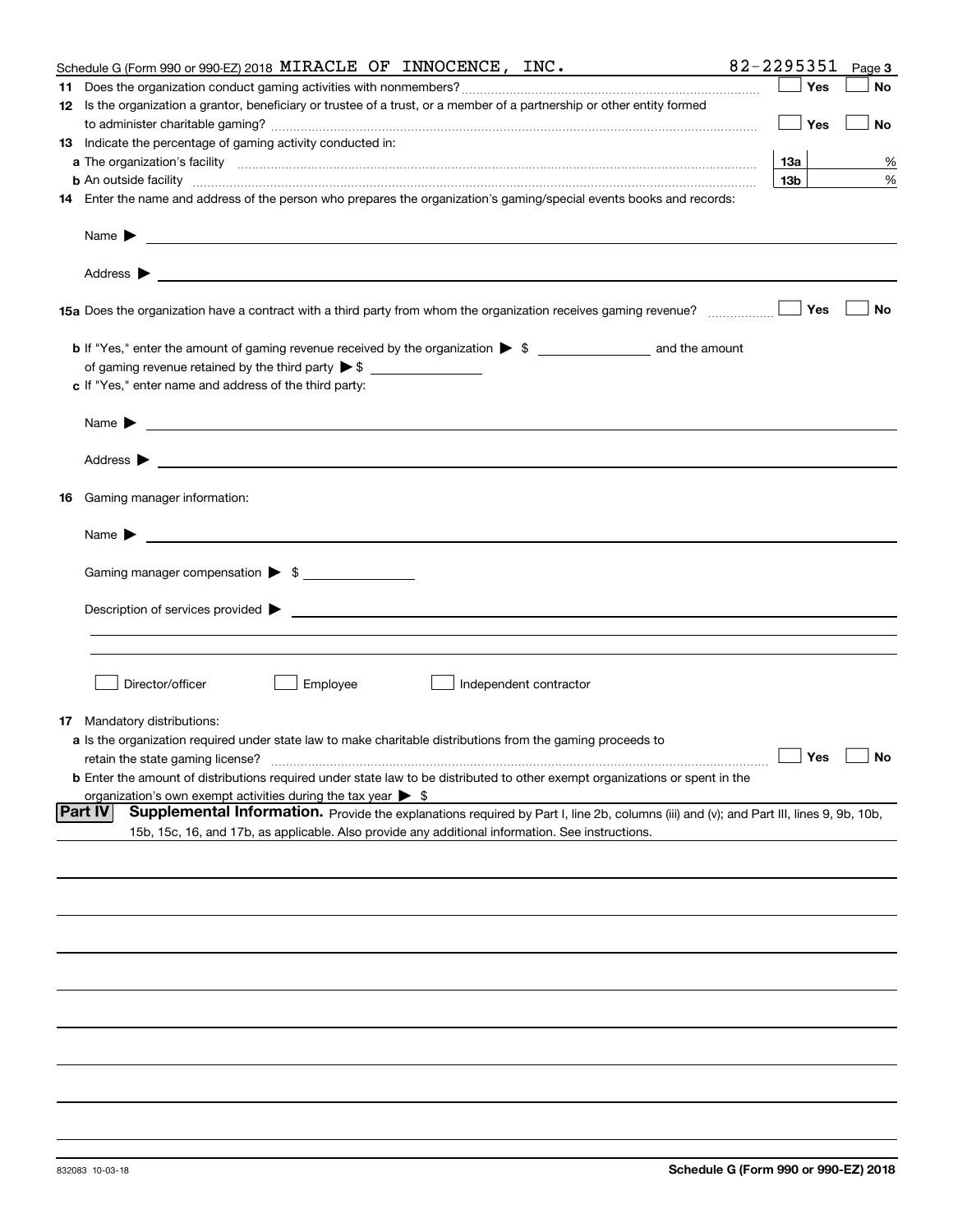| <b>Part IV   Supplemental Information (CONTIAGO)</b> |
|------------------------------------------------------|
|                                                      |
|                                                      |
|                                                      |
|                                                      |
|                                                      |
|                                                      |
|                                                      |
|                                                      |
|                                                      |
|                                                      |
|                                                      |
|                                                      |
|                                                      |
|                                                      |
|                                                      |
|                                                      |
|                                                      |
|                                                      |
|                                                      |
|                                                      |
|                                                      |
|                                                      |
|                                                      |
|                                                      |
|                                                      |
|                                                      |
|                                                      |
|                                                      |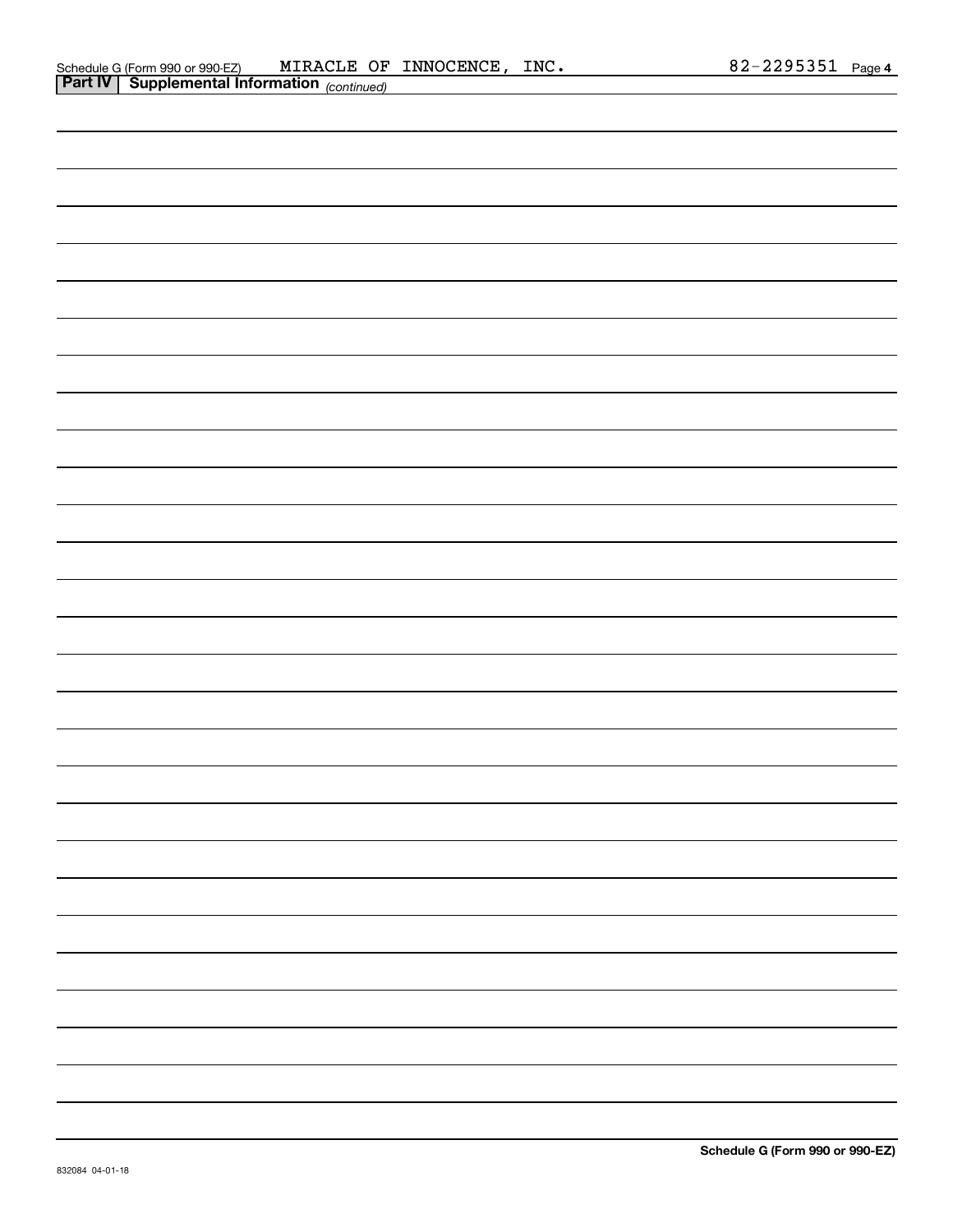**(Form 990 or 990-EZ)**

Department of the Treasury Internal Revenue Service Name of the organization

# **SCHEDULE O Supplemental Information to Form 990 or 990-EZ**

**Complete to provide information for responses to specific questions on Form 990 or 990-EZ or to provide any additional information. | Attach to Form 990 or 990-EZ. | Go to www.irs.gov/Form990 for the latest information.**

OMB No. 1545-0047 **Open to Public InspectionEmployer identification number 2018**

MIRACLE OF INNOCENCE, INC. | 82-2295351

## FORM 990-EZ, PART I, LINE 16, OTHER EXPENSES:

| DESCRIPTION OF OTHER EXPENSES:      | AMOUNT: |
|-------------------------------------|---------|
| TRAVEL                              | 212.    |
| CREDIT CARD AND PAYPAL FEES         | 2,778.  |
| SUBSCRIPTIONS, FEES<br>DUES,        | 125.    |
| <b>SUPPLIES</b>                     | 109.    |
| FUND RAISING EXPENSE<br>GALA<br>$-$ | 27,185. |
| TOTAL TO FORM 990-EZ, LINE 16       | 30,409. |
|                                     |         |

FORM 990-EZ, PART III, PRIMARY EXEMPT PURPOSE - TO VINDICATE AND FREE FROM

PRISON INDIVIDUALS WHO ARE FACTUALLY INNOCENT OF THE CRIMES FOR WHICH

THEY HAVE BEEN UNJUSTLY CONVICTED AND IMPRISONED; AND

TO PROVIDE SERVICES FOR WRONGFULLY CONVICTED INDIVIDUAL'S (EXONEREES;)

RE-ENTRY INTO SOCIETY SUCH AS ASSISTING THEM TO SECURE EMPLOYMENT,

MEDICAL ATTENTION, HOUSING, EDUCATION, SOCIAL SERVICES, LICENSES AND

SIMILAR SERVICES; AND

TO ENGAGE IN ACTIVITIES DESIGNED TO RAISE FUNDS AND PUBLIC AWARENESS TO

SUPPORT THE ABOVE PURPOSES; AND

TO DO ANY OTHER ACT OR THING INCIDENT TO OR CONNECTED WITH THE

FOREGOING PURPOSE OR IN ADVACEMENT THEREOF, BUT NOT FOR THE PECUNIARY

PROFIT OR FINANCIAL GAIN OF ITS MEMBERS, DIRECTORS OR OFFICERS.

FORM 990-EZ, PART V, INFORMATION REGARDING PERSONAL BENEFIT CONTRACTS:

THE ORGANIZATION DID NOT, DURING THE YEAR, RECEIVE ANY FUNDS, DIRECTLY,

OR INDIRECTLY, TO PAY PREMIUMS ON A PERSONAL BENEFIT CONTRACT.

THE ORGANIZATION, DID NOT, DURING THE YEAR, PAY ANY PREMIUMS, DIRECTLY,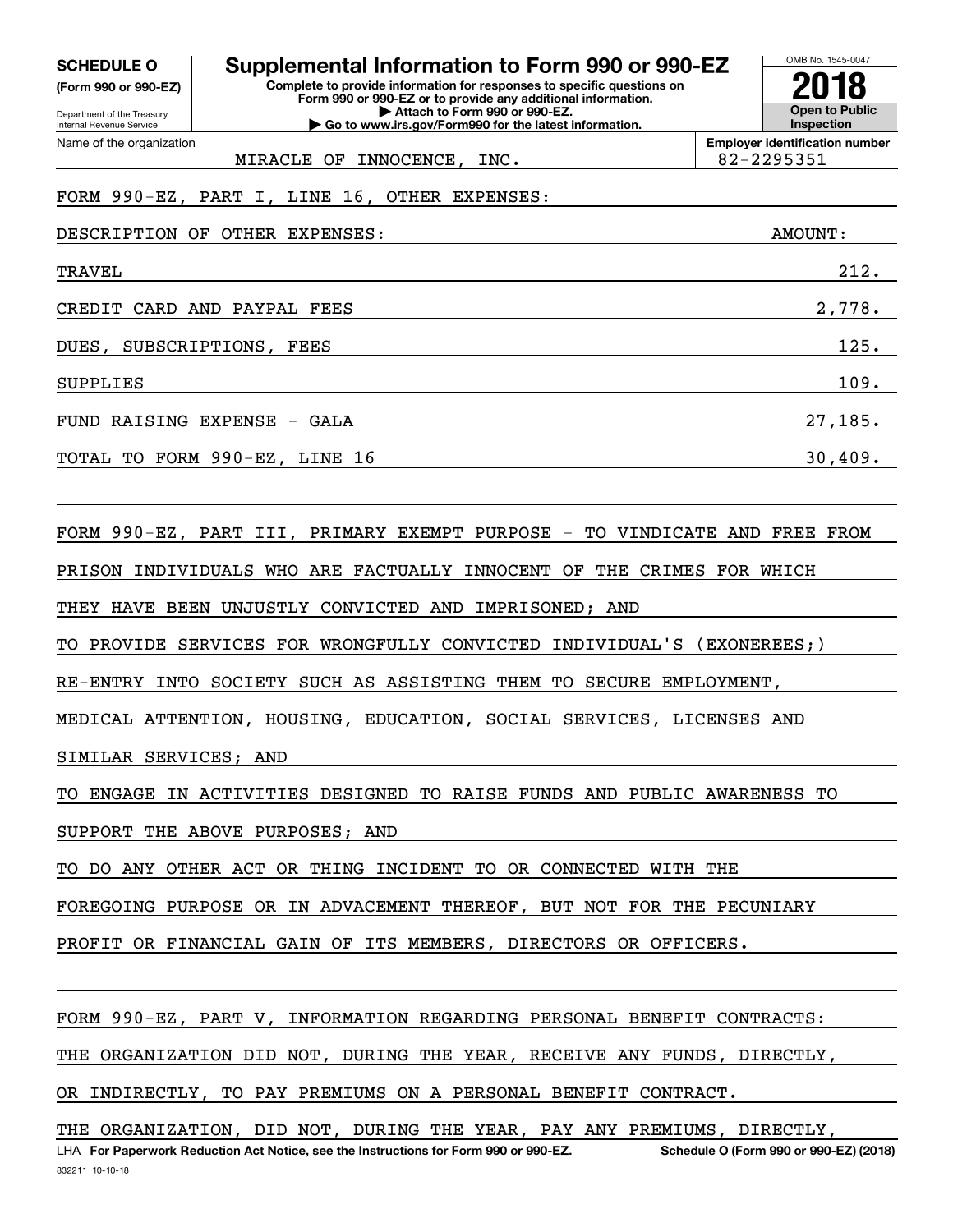OR INDIRECTLY, ON A PERSONAL BENEFIT CONTRACT.

FORM 990-EZ AND FORM 990-EZ SCHEDULE B

MISCELLANEOUS INFORMATIONAL CHANGES

THIS AMENDED FORM 990-EZ HAS BEEN PREPARED TO CORRECT THE INADVERTENT

MISSPELLING OF THE ORGANIZATION'S OPERATING NAME. ADDITIONALLY, THE

AMENDED TAX RETURN REPORTS ADDITIONAL INFORMATION REGARDING SUBSTANTIAL

CONTRIBUTORS WHICH WERE UNAVAILABLE AT THE TIME OF ORIGINAL FILING.

THE UPDATED DONOR INFORMATION IS PRESENTED AT SCHEDULE B, PART I, DONOR

NUMBERS 6 AND 7.